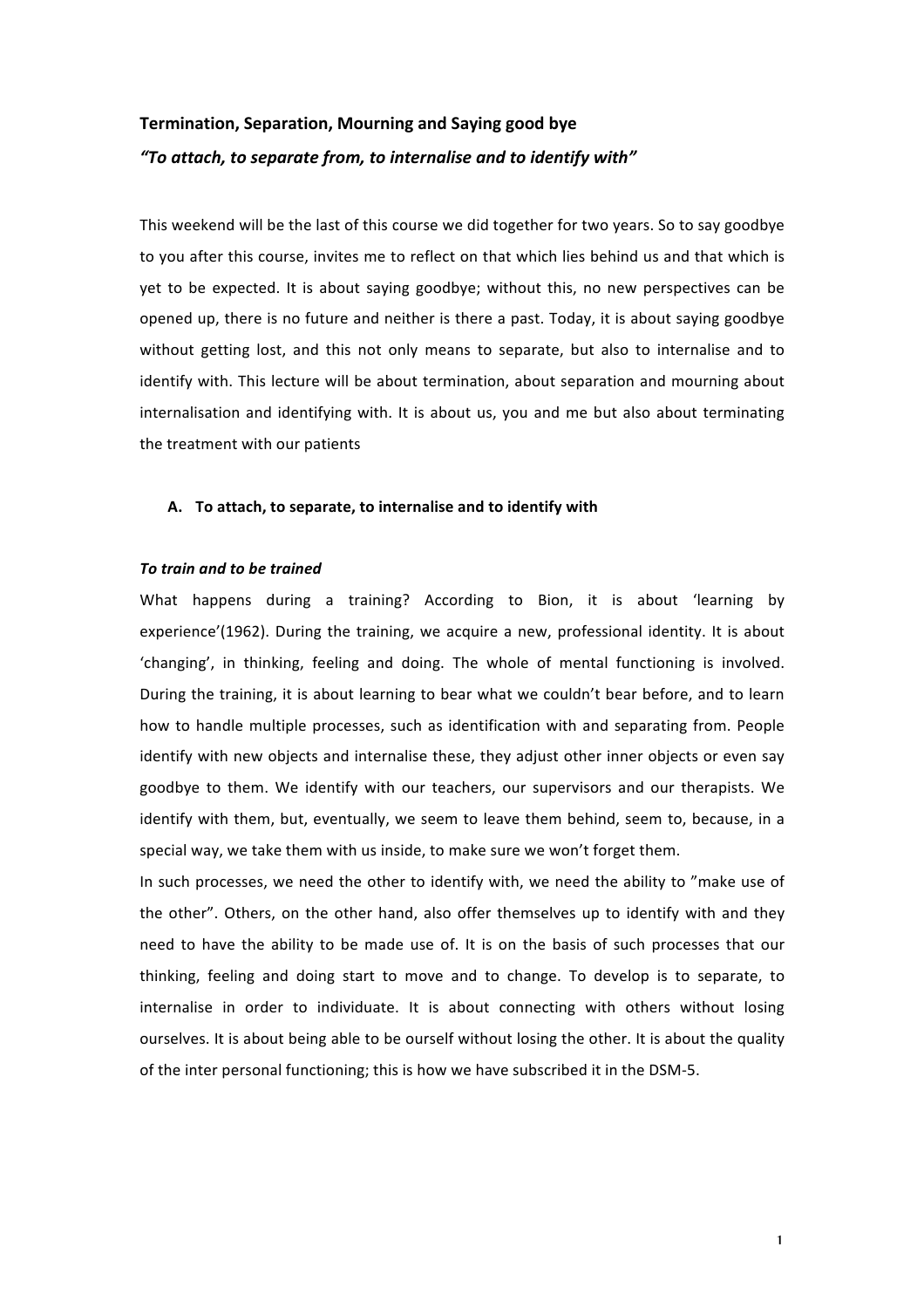#### *Otto*

When Otto came in for treatment he was in his late twenties, and had been trying for some years to finish his studies, in which he didn't succeed because, next to his studies he also had a demanding job and was very active in the student society.

His complaint was that he felt empty and depressed, and was very anxious. Intimate relationships were extremely scary and he tries, in these, to maintain a distance, in which he doesn't really succeed, "the closer I am to someone, the more I start *sweating, I am panicking, get a feeling of falling apart, everything happens to me* and I have no grip at all, and at the same time I feel this urge to be close to **someone without it making me happy".** His relationships were short, as soon as the intimacy increased, the contact had to be broken, and in this way, a pattern of on/off relationships came into being. When the panic increased, he would start to drift, and would find himself after some time in a place he didn't know, and not knowing how he had got there. Otto is a replacement child in the sense that he was born very soon after a sister died very young of a medical disease. In the parental house there are still a number of silent witnesses to this sister's presence. Otto's acting out behaviour is extreme, he regularly undertakes dangerous survival trips or intensive risky trips into high mountains. The anxiety appears to be mainly fusion anxiety and his tolerance for fear is absolutely minimal. His self-image is very low and there is great uncertainty about his sexual identity. Continually, there is a basic feeling of insecurity present and he has to be very active in order to be able to control his panic and fears. In the anamnesis a number of mini psychotic episodes occur. He perceives himself as fragmented and says about himself: *"I am a collection* of bones, held together by a bag, sometimes I think it will open and everything will *fall out...* and that is panic, chaos, a big black hole inside". At another moment, he says: "I am an amoeba that will disappear in the other's body if we have sex".

## *Separation and mourning*

In Psychoanalytic treatment, from the beginning it was about separation. That was the immense revolution of Rank writing his book about the trauma of birth, which was in fact about the first huge separation in life. By that he was criticizing Freuds emphasis on the oedipal conflict. We also find the theme in the work of Ferenczi and later Balint. But also the myth of Oedipus is primarily about the separation from the mother object and secondly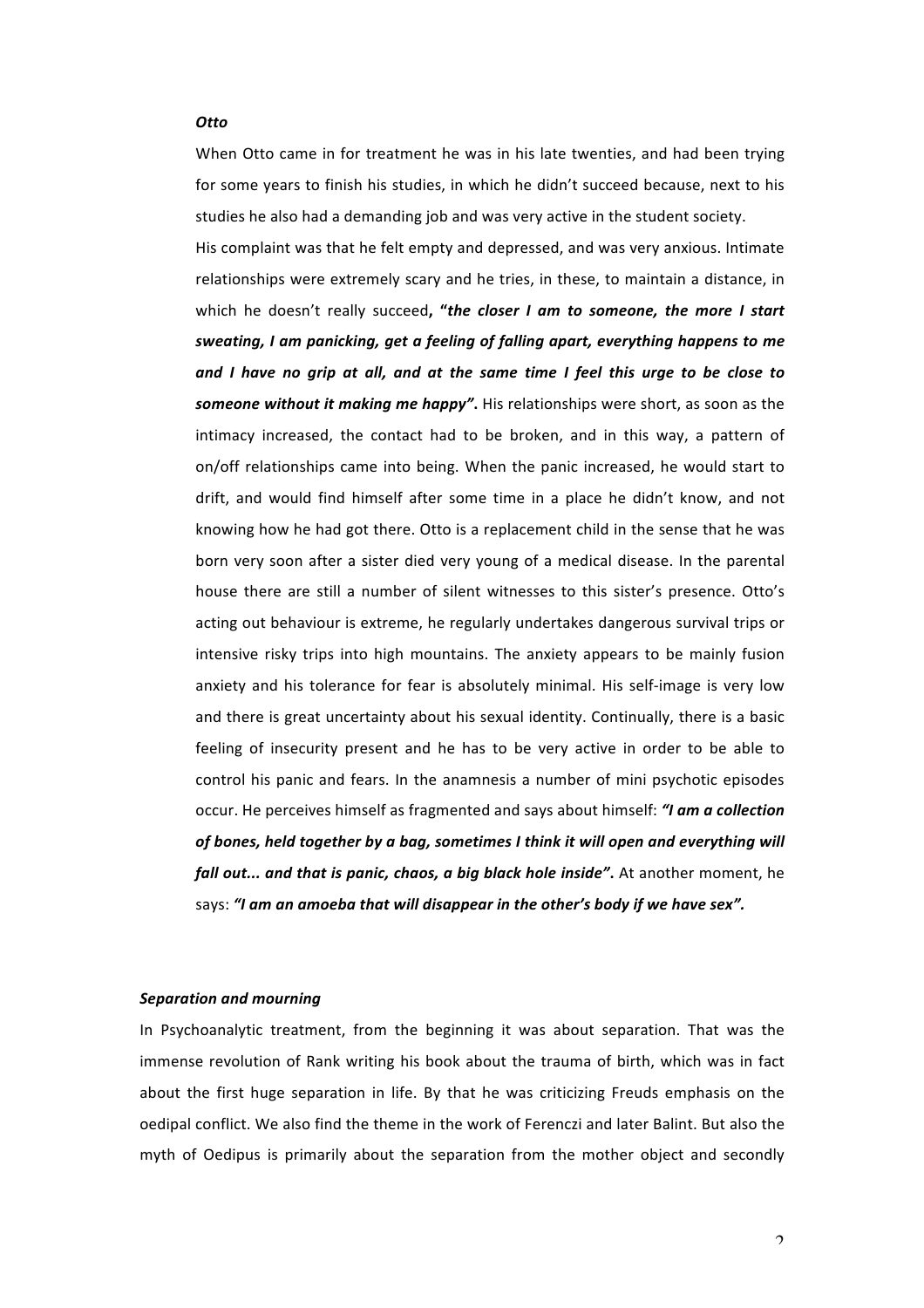about the rivalry with father. And this very same theme we find in "Totem and Taboo" (1913), the sons leaving mother and marrying a partner from outside, and so incest was prevented.

However, no separation without mourning. Working through the reality of being separated, working through the absence of the beloved other, in short: working through the anxiety that goes with separation is the beginning of mental functioning. Mental functioning and mourning go together. No goodbye without mourning, this goes for my leaving as a teacher, but also for you saying goodbye to the course. It certainly also goes for our patients when they end their therapy and say goodbye to their therapist.

This is the theme of 'Mourning and Melancholia'(1917). In this, Freud describes the painful process of mourning and the separation between the self and the object. In mourning, it is about the realisation that the other has his own life, and is not your possession. That is what it is about in a treatment, but also in a training. In both cases, it is about learning to function autonomously, to know that you are related to the other, but that you are not the other, and that you are a being that has his own life. To mourn means to be able to have a relationship with an object that is not really there. The ability to mourn opens up the ability to symbolise or to build up mental representations.

Our feeling of having our own identity we get from identification with various people around us. We discover ourselves through the images that look at us from the eyes of others, that meet us. Such images are not replicas of ourselves, but it is more about the relationship that we have with the one looking at us and who has a place for us in his/her mind. This looking at us may be a loving look, or an unhappy or angry look. We mirror love but also hate, we mirror the relational context.

# *Primary identification*

Identification is part of the earliest emotional tie we enter into with the other, wrote Freud in 'Group psychology and the Analysis of the Ego'(1921). Our character, he wrote, is partly determined by memory-trails of our earliest identifications. In 'Civilization and its Discontents' (1930) Freud introduced what he called the "Oceanic Feeling"; such a feeling has to do with a non-solvable relatedness, without limits and with a kind of eternity experience. Without naming this explicitly, he points with this to the early tie between mother and child. It is about the primary identification in which there is not yet differentiation between the self and the object/the mother. It is because of this that Winnicott says there is no mother without a child, and no child exists without a mother. It is

3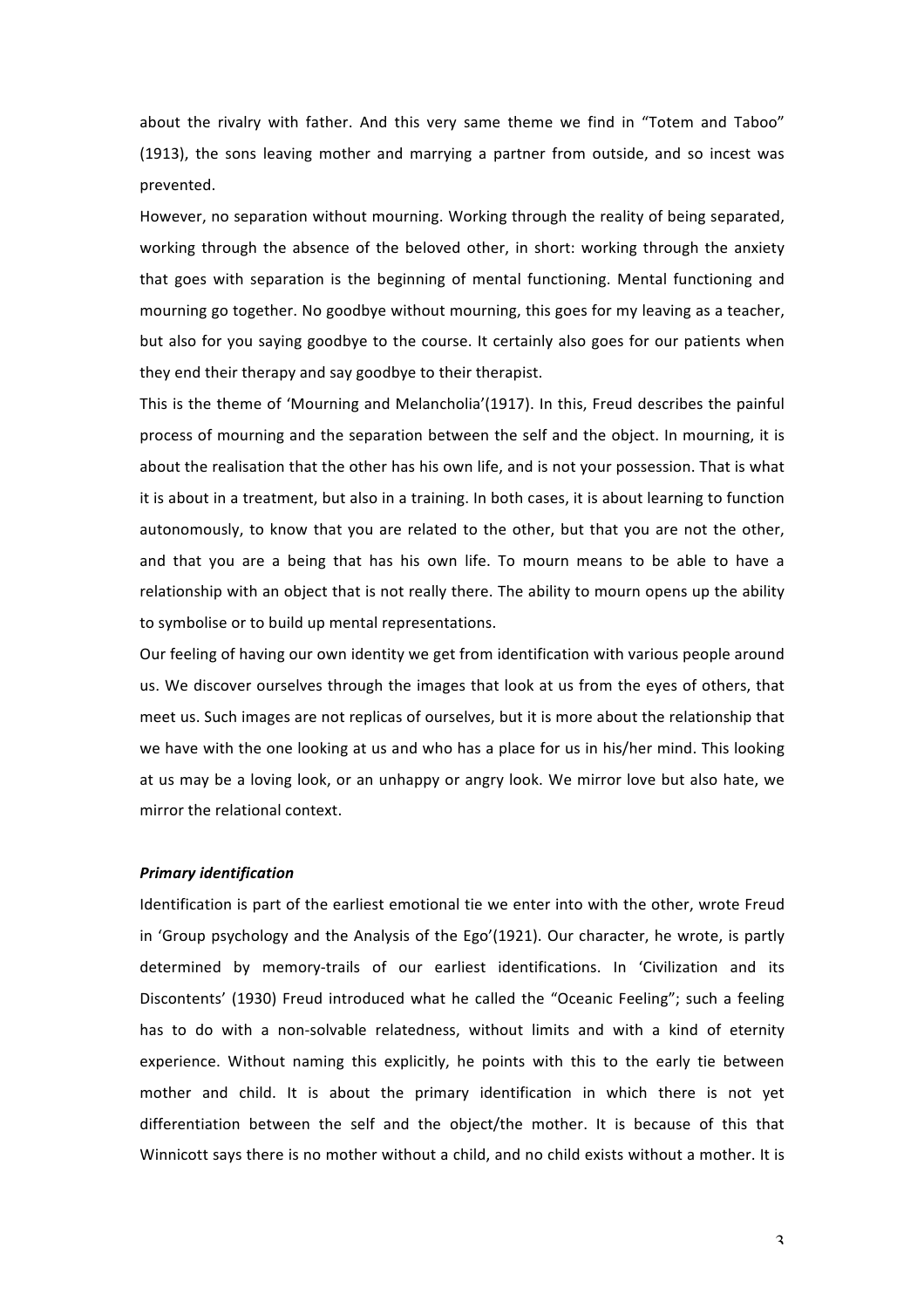the baby that is actively seeking the mirroring eyes of the mother, it is the baby that actively provokes the mother to respond further. It is the mother who carries her child emotionally and, by doing this, represents a world that the child 'cannot fall out of' (Freud 1930). In terms of Melanie Klein: it is the mother who contains what the child cannot yet contain, because she identifies with her child (Notes on some Schizoid Mechanisms; 1946). With this, Klein introduces the concept of projective identification. Later on, Bion will give a more interactional meaning to this concept. The helpless, impotent child tries to get an emotional response in the mother through both verbal and non-verbal behaviour. An adequately receptive or sensitive mother will permit this and let her child use her in that sense. On the grounds of her reverie, the mother gives meaning to the physical and sensory experiences of the child and through thinking turns them into mental representations, in other words, the mother digests, detoxifies the material into things that can be borne, transforms beta elements into alpha elements. The child will store these experiences in his Mind, so in the future, he will be able to go through similar experiences without the presence of the mother, and with this, the 'capacity to be alone' comes into being.

It is important that the child can, in the presence of the other, the mother, still retain his sense of self and, in the absence of the other, retain the sense of the other. Development, thinking and creating mental space is facilitated by the absence of the object. The concept of primary identification by Freud is similar to the internalising of the mother as surrounding by Winnicott. Internalising has to do with the transformation of external aspects of object relational involvement in inner metal representations. Identification is a special aspect of the process of internalising which is important when building inner mental representations. Identification is related to a specific connection between the self and the object. It is a way of protecting the object. At the same time, the process of identification makes it possible that such things as separation, differentiation, autonomy and enduring loss can come into being. And this also creates more space to be conscious of an independent external reality which we have no control over, but of which we are, in a sense, dependent.

## *Differentiation of Self and Object*

Separation, identification and differentiation help the small child to take the step from the phase Jose Bleger (1967/2013) calls, in his book "Symbiosis and Ambiguity", the phase of the primitive undifferentiated-ness to the phase of the paranoid schizoid position. This is a step in which the original concurrence of Self and the Other is broken and there begins a certain measure of differentiation between the Self and the Other. In that phase of primitive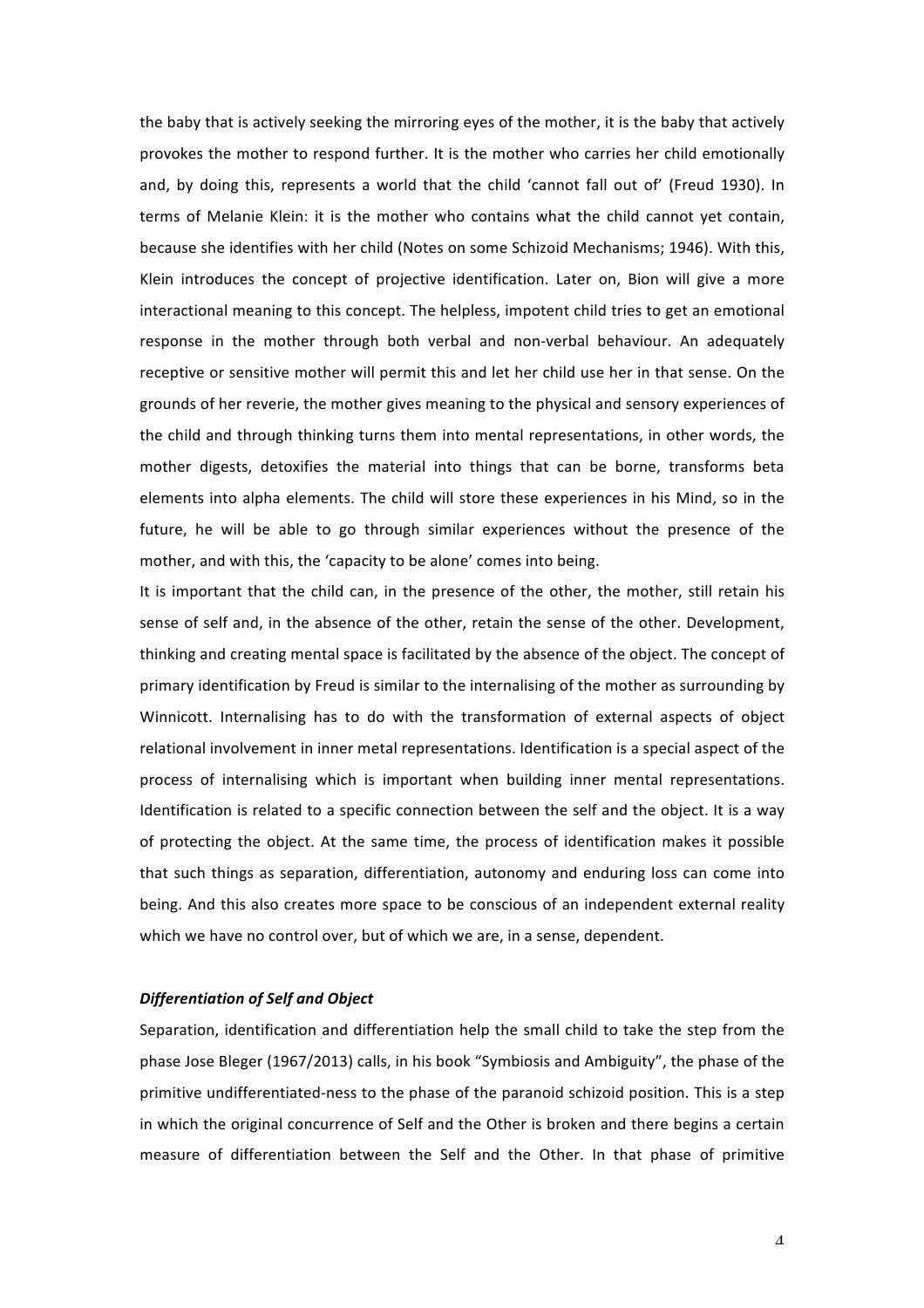undifferentiated-ness, symbiosis and autism exist next to each other in narcissistically coloured relational patterns. In that symbiosis, the child puts a part of his Mind into the external world. In autism, the movement is pointed inward. Both movements take place within the small child. The Ego is not yet well-defined but more of a deliquescent entity. The ego is still a 'factual ego', which means the ego only exists in doing, the action, there is not yet space for interiority and experiencing. The ego is a 'bodily Ego'. The ego is part of a bigger whole of which it is not yet separated. The primary setting has a symbiotic function, there is concrete behaviour and not yet a symbolising function. There is the need of symbiosis and, at the same time, the need to escape this. The Self is not yet a somatic Self and the Psychological Self is not yet born. The small child will, in the interaction with the primary objects, learn to understand the language of its own body and to understand the meaning of it. Along the way, there will be space for reflection, and behaviour will become less impulsive and more thoughtful. From the phase of being undifferentiated comes the splitting which is characteristic for the paranoid-schizoid position. In short: on the way to differentiation between the Self and the Other.

#### *Inter-personal functioning: intimacy/relatedness and self determination*

In the development, it is about the quality of the inter-personal functioning. The quality of the inter-personal functioning goes hand in hand with the differentiation between the Self and the Other. It is always about alternating between the individual who knows himself to be related with the other and on the other hand a withdrawal in himself. It is about finding a balance between being with the other without losing oneself, and to be with oneself without losing the other. This is what we call to be 'safely attached'. If the balance shifts to the emphasis on relatedness with the other, the emphasis lies more with the preoccupied attachment, and part of the autonomy is handed in. If the balance shifts to the side of the autonomy, relatedness is handed in and the emphasis is more on autonomy.

Pathology is seen the moment that, because of a failing attachment history, people hand in either the need for autonomy or the need for relatedness. Pathology always has to do with the quality of inter-personal functioning and therefore with the way in which the Self and the Object are differentiated from each other.

#### *Development-oriented treatment*

Developing, to find an adequate balance between connecting with the other and to learn to experience oneself as a steering and autonomous agent, this is what it is about within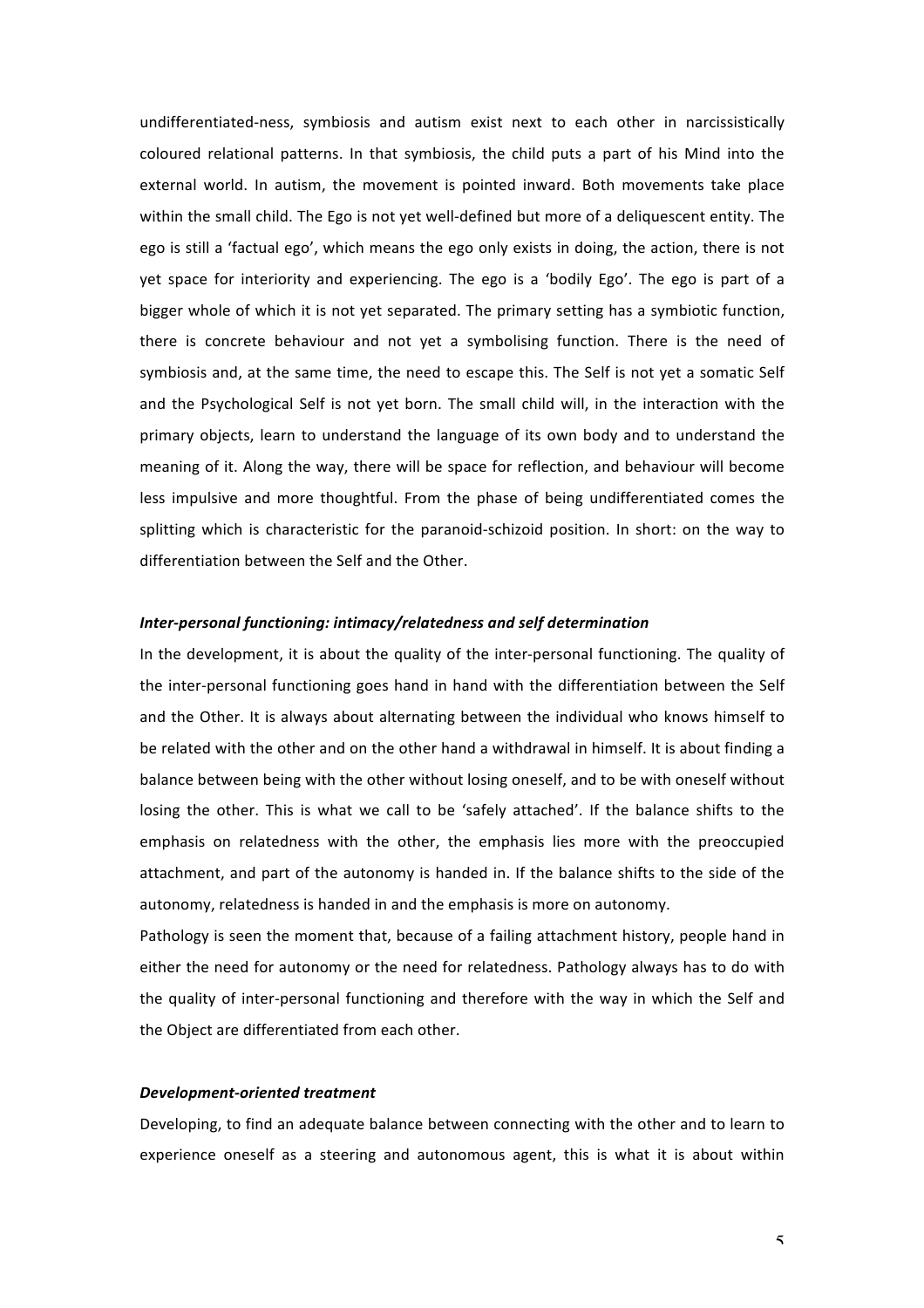psychoanalytic treatment. It is the treatment session itself in which the change or development takes place. The treatment session is therefore not the place from where we are looking out to how the change is coming about elsewhere. The therapist offers himself as a new primary object, for identification and internalisation. The patient must be able to use the therapist as a new primary object and the therapist must be able to be used as an object for internalisation and identification. The therapist is, to the patient, a new and, hopefully, safer attachment object. In the therapeutic relationship the inner working model (the attachment representation) of the patient (and that of the therapist) is provoked and thereby becomes manifest, in order to be revised. In treatment it is about the primary aspects of the relationship, and about inner conflicts that repeat themselves in the transference.

On the one hand, it is about the curative aspect of the relationship itself, and on the other, it is about the importance of the interpretation. It is about the motherly, but also about the fatherly aspect.

- It is about optimising the mental process and in that, it is about working through the procedurally memorised processes that do not occur consciously. So, this is not about the (dynamic) unconscious but about the not-conscious.
- Next to that, it is about working through conflicting mental representations which have been kept in the dynamic unconscious through the mechanism of repression.

It is important to consider that the unconscious is not something which is stored somewhere in the depths. The unconscious is not something which was previously determined and previously existing in a specific place. Not like photographs, neatly placed into albums, waiting in a cellar until they are taken upstairs. The unconscious generates itself through the development, and in that development the drives are of great importance. To be clear: drives mark the border between the biological and the psychological, it is about mental representation. These are the motor that constitute the unconscious. It is not about two drives, the sexual and the aggressive one, but about ONE drive with two different extremities: relatedness and autonomy.

Blatt (2008)says that a psychotherapeutic treatment is like a compacted conglomeration of what happens in the normal development of the individual. In a normal development, people organise their experiences on the basis of the measure that mirrors their need for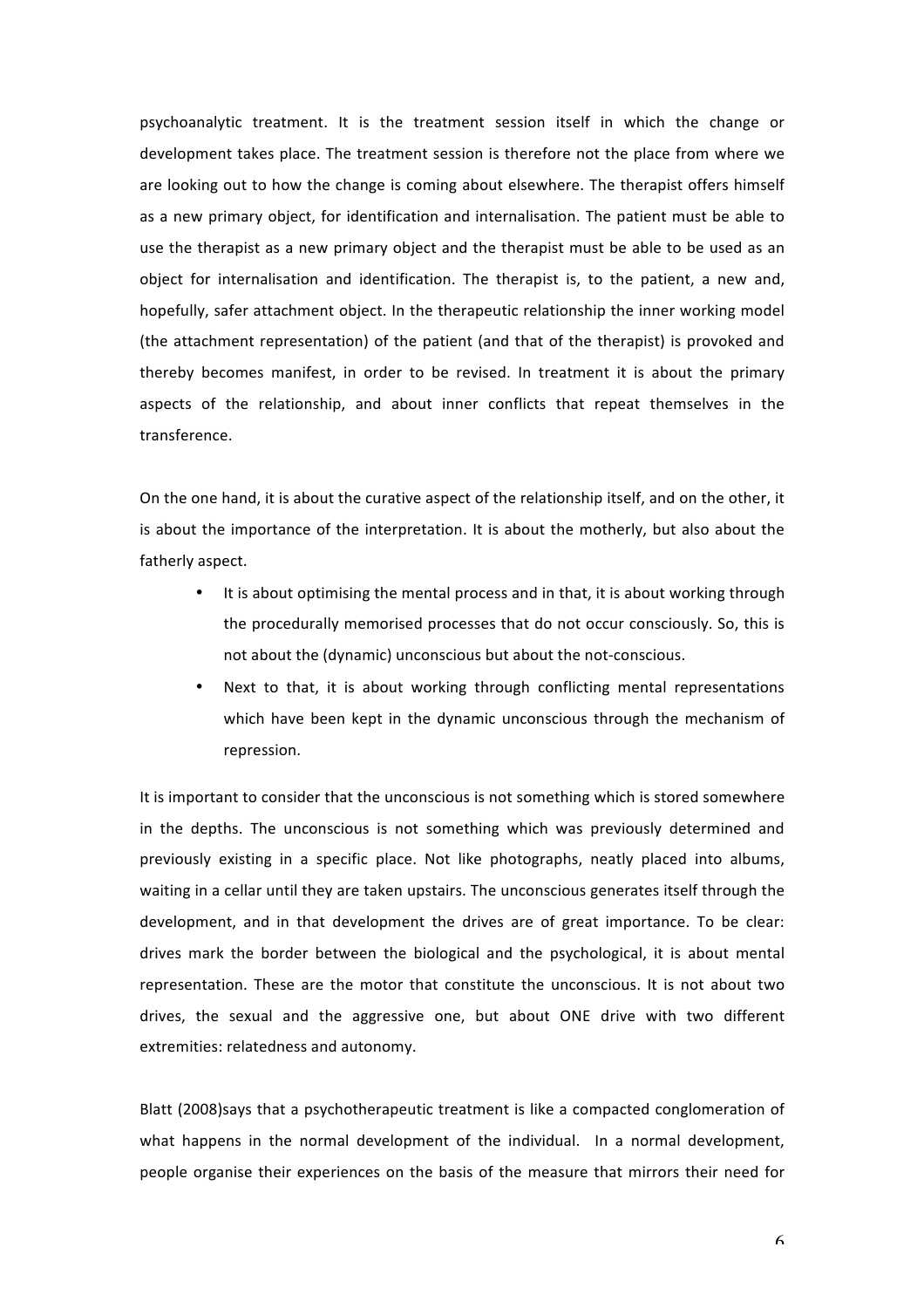relatedness or autonomy. People fixate this in cognitive-affective schemas or what we call inner working models. These are procedurally memorised structures, which have to do with the complex interactions between the self and the other. These inner working models function as organising principles and interpret and select the experiences people have. This implies that both empathic failure of the surroundings as well as experiences of separations are assimilated in these inner working models. This assimilation of experiences in the inner working model is done through internalising, or we could say the 'process of internalising of object relational involvements'. In treatment, it is about revising or adjusting the dysfunctional aspects of these inner working models or introjections. In other words: psychotherapy is a revision workplace to repair dysfunctional aspects of the mental representations that the person has built about himself and the other. It is these mental representations that present themselves within the therapeutic relationship. Psychotherapy is intervening in the cycle of attachment-separation-internalisation, it is about match, mismatch and repairing the mismatch. The revision of the inner working model or the cognitive-affective schemas leads to a more coherent self and a stronger identity. Nonadequate internalisations which limit the functioning are revised and in their stead, more adequate representations about the self and the other have come into being. During this, the therapist functions as a new attachment object. Apart from that, the patient can, in the relationship with his therapist, have new experiences which can further develop the already existing adequate but only partially developed internalisations.

Both patient and therapist bring their own inner working models into the treatment. With this, both are looking for an optimal balance between the need for autonomy and involvement. The working model of both will determine the nature of the therapeutic relationship, and this makes the therapeutic relationship a construction of both patient and therapist. Within the relationship with his therapist, the patient has the chance to experience an alternative inner working model and to test how safe and reliable this new perspective is. Here, too, it is about having a corrective emotional experience with a new and safer attachment object.

An essential part of the treatment is the experience of the patient that he is, just like the therapist, an autonomous person, and with this, he should become conscious to the fact that there is life without the treatment and without the therapist. The process of separation is explicitly experienced, this separation process is an essential part of the treatment and it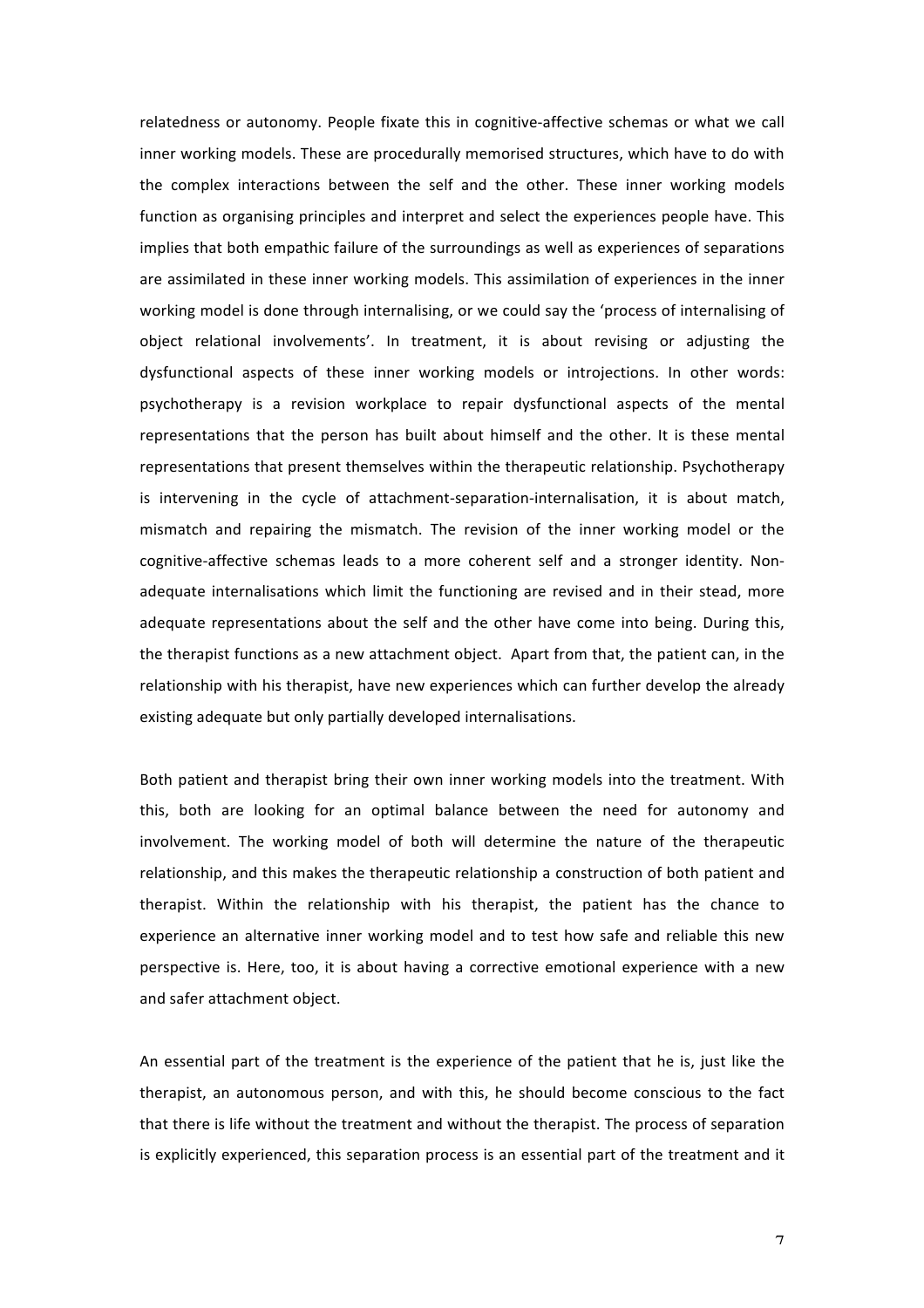facilitates the process of internalisation. In earlier stages of the treatment, internalising is also an issue, but mainly from the (relative) certainty that the therapist is present. At the end of the treatment this is different: then there is the perspective that patient and therapist will separate at some point. Hopefully, knowing that the patient is able to have an adequate relationship with an object that is no longer present in the reality but which he will take with him in his inner world. The treatment itself is the place in which the change takes place. It is important that the therapist is alert to the fact that what happens within the treatment setting generally also happens in the world outside the treatment. If he doesn't, and he doesn't facilitate this enough, then he keeps the patient in what Fonagy calls the 'pretend mode' and by doing so he neglects to help the patient grow towards the reflective mode. If that happens, this means the therapist doesn't have enough regards for the need for autonomy of the patient, next to his need for relatedness. In short: the therapist then fails in adequate sensitivity.

#### *Otto: The Treatment*

In the treatment, Otto slowly learns to recognize the mechanisms he uses to keep his fears, sadness and anger controllable. He is learning to verbalize his inner chaos, and slowly he becomes less active and he starts to reflect about himself, and there is space for such a thing as an inner self. During the analysis, Otto starts a relationship and because the therapist continually connects Otto's behaviour with the underlying motive, there was developing a space to communicate less and less through 'acting' and 'behaviour', and more and more through 'talking'. The therapist is able to create an adequate holding environment, in which balancing between adequate distance and intimacy is all-important. Otto perceives intimacy which is too empathic as a provocation to a threatening symbiosis as he had experienced in his latency with his father who would take him to bed and then tell him stories in which the borders between fantasy and reality would become vague to him. "It was all very scary, the persons from the stories would come into my bedroom, walking over my blankets and across the wallpaper, and I didn't know whether they were real or they were shadows because my father would gesticulate with his hands ... horrible... ... I was all fear, this is where the thought about me being bones started". Next to offering adequate holding and connecting behaviour to feelings and underlying motives, the therapist aimed to structure and cognitive clarifications. With that, implicitly he functioned as an extern, observing ego for Otto, hoping and expecting Otto to adopt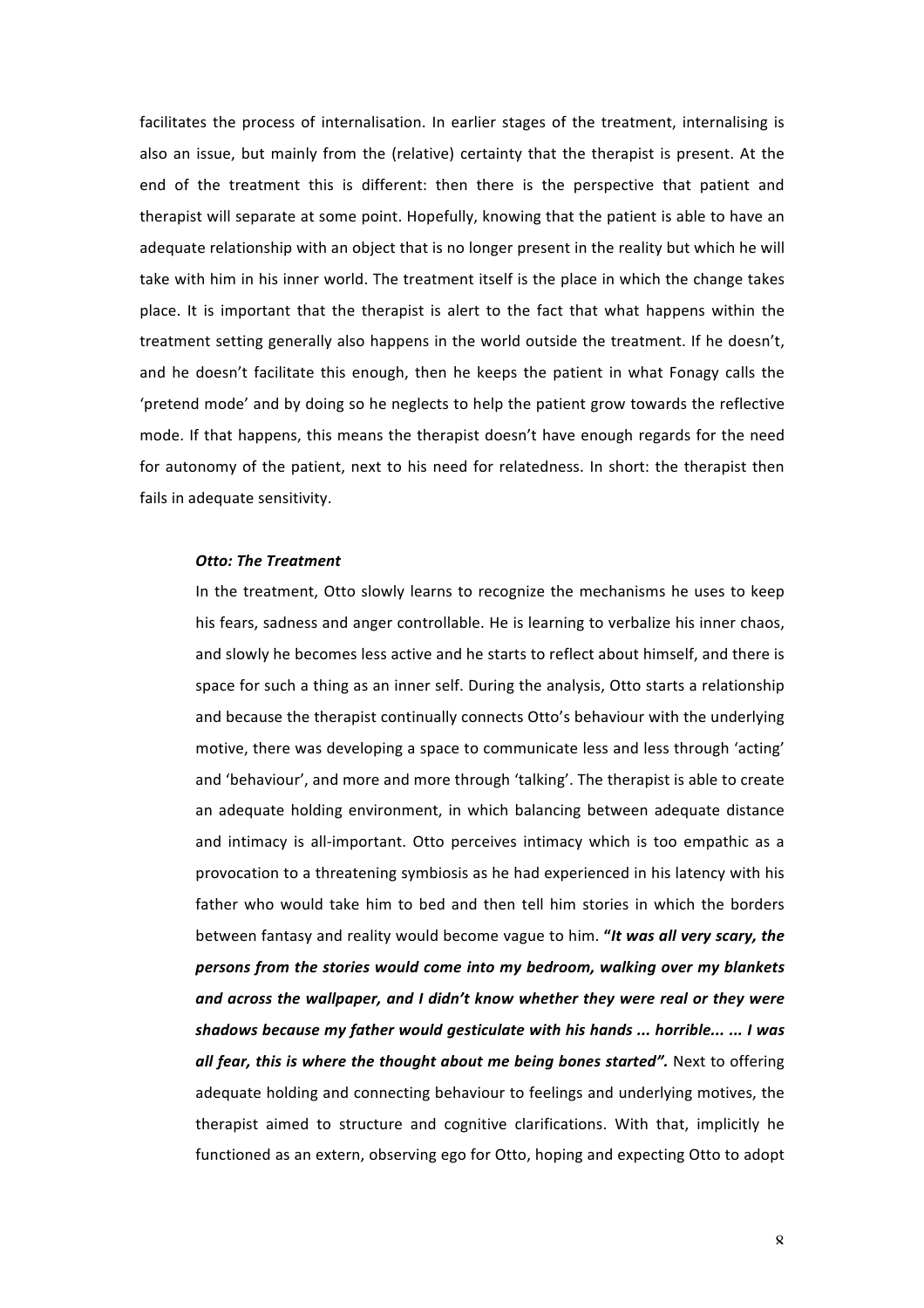this, which eventually did happen. Next to that, his attention was mainly on the here and now between Otto and himself, and he translated the things Otto brought to the therapy about his experiences outside the treatment into what the consequences of these things were for what was happening between them in the analysis, that is, in Otto's perception. In short, it was more about working through the here and now situation than about building up genetic reconstructions. Especially the fears were given a lot of attention, aggression and anger were interpreted as manifestations of anxiety. Slowly but surely, Otto was increasingly able to reveal himself and build up an inner world. The fear became less and less diffuse and got a 'face' of its own. He would 'have scared feelings' much more than 'be scared'. By the end of the treatment, Otto had a relationship, he had graduated and was hired, after a severe selection-procedure, for a specialist training in his own (legal) field.

#### **B.** Termination in Psychoanalytical Treatment

## *Introduction*

Termination in Psychoanalytical Treatment can be related to disruption of the process and is at that time related to more or less a failure. It can be related to a temporarily discontinuation because of different reasons for example leaving for going abroad. At last it can be related to the fact that the targets of the Psychoanalytical Treatment are more or less achieved. 

The last will be the main issue in the second part of this paper. This means that ending the analysis implies the agreement of both the patient and the therapist and that termination of the psychoanalytic process is related to accomplishing the aims of Psychoanalytical Treatment. 

There is quite a discussion about what should be the aim of Psychoanalytical Treatment. But when we want to discuss the issue of termination of Psychoanalytical Treatment we should have our ideas about the criteria to end the treatment.

In his introductory lectures on psychoanalysis (1915/1917) Freud related a successful Psychoanalytical Treatment to the ability to love and work, to create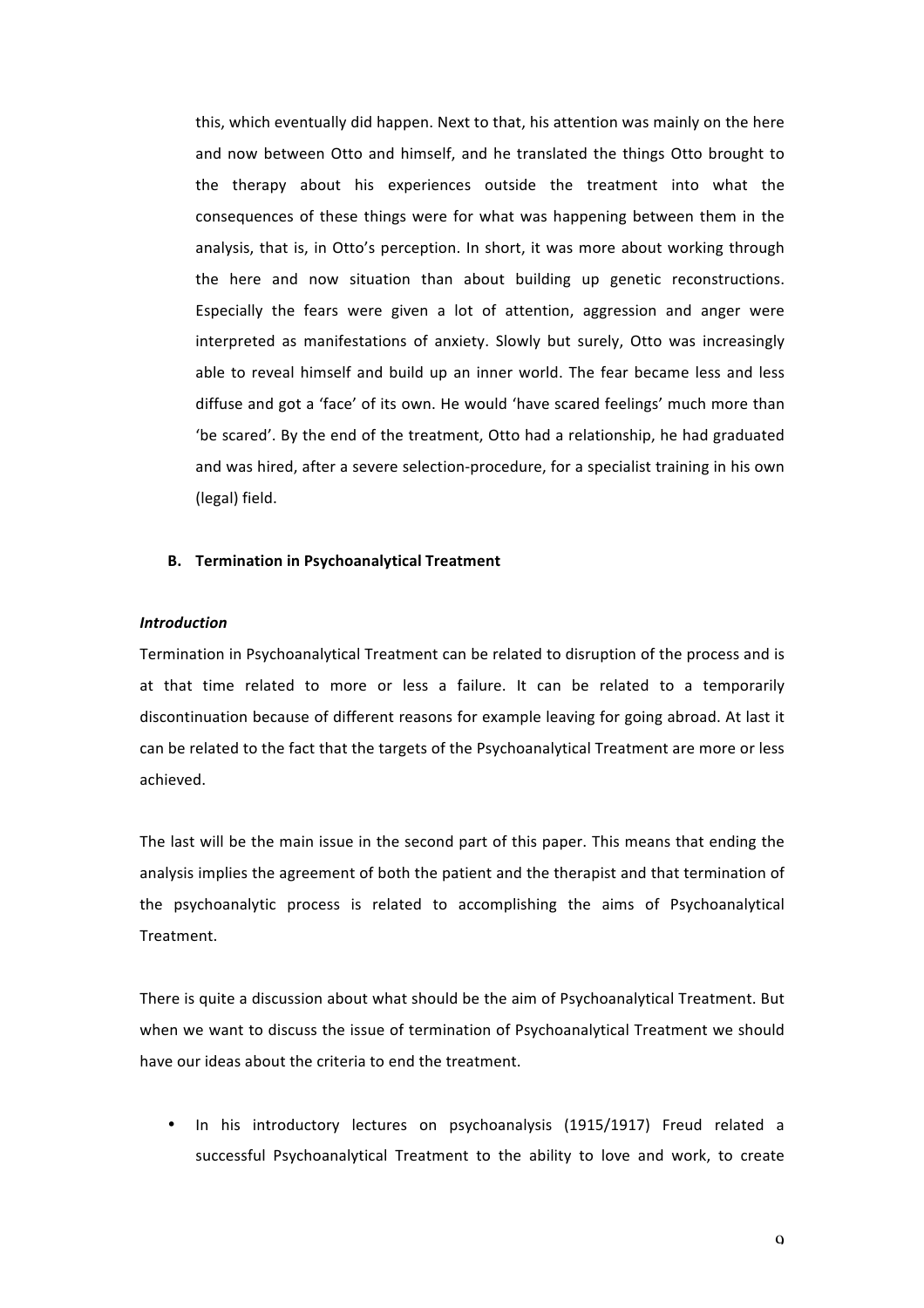satisfying relationships on different levels of intimacy. At that moment the patient would have the possibility to develop relations at the level of take and give and not only at the level of wishful thinking. To be related to someone else without loosing yourself and to be with your self without loosing the other, that would be the target of Psychoanalytical Treatment. Psychoanalytical Treatment is about the creation of mature relations with your self and with others.

- In his new introductory lectures on psychoanalysis (1933) Freud stated as the goal in Psychoanalytical Treatment: "To make the unconscious conscious" or "Where Id was Ego shall be". It is about what Fonagy (1999) calls "Mentalization". In the analytical treatment the therapist and the patient should mentalize the unmentalized.
- In "Analysis terminable and interminable"(1937) Freud reformulated the target of Psychoanalytical Treatment into "secure the best possible conditions for the functioning of the Ego", when that would be realized the analysis would have accomplished its task. By this Freud stated that Psychoanalytical Treatment should create a new balance within the inner structure of the Ego.

Central in Freud's ideas about what Psychoanalytic treatment should be is the concept of intersubjectivity, as in whole development, more specifically focused on the treatment situation; it is about the psychoanalytic couple: the patient and the therapist. The purpose of the treatment is not to bring the past, which is forgotten, back into the memory and to reconstruct 'forgotten', so called objective experiences. It is not about the **past**, but about the way the patient perceives the other and interacts with him influenced by the past, so psychoanalytical treatment is about the **here and now** in favour of the **future**.

In the treatment, implicit structures are reactivated in the here and now. These implicit structures, built up from the past have come into being and were consolidated in an extremely complex manner, in which both nature and nurture played a part: things like how the patient was treated by his primary care givers, how he responded to that and the way in which the parent-objects responded to the reaction of their child, and the fantasies the child had in this context. All this takes place within the context of a specific attachment relationship. It is the quality of this attachment relationship that regulates how and what of all these is internalised and consolidated in the implicit procedural memory.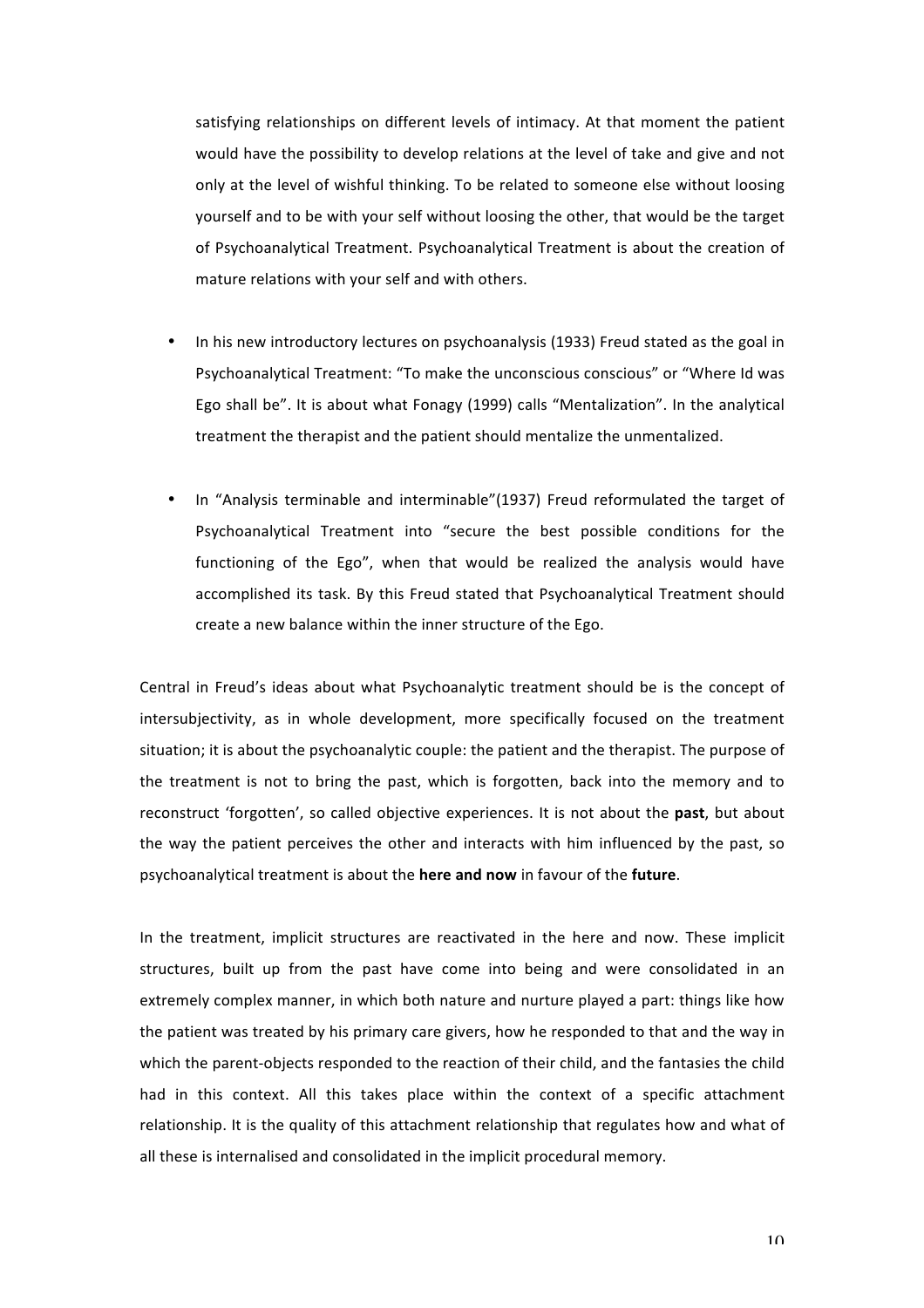In short, it is not about an objective reality, but about a subjective psychic functioning. It is this psychic functioning that has to be explored, and, if necessary, revisited, in the treatment. This revision happens, because the differences between the implicit model of the patient and the mental states of the therapist in the here and now are dealt with, within the context of a new attachment relationship. New experiences in interpersonal relationships are acquired. The patient will experience that things are not necessarily what he perceives them to be, and then a new, alternative way of seeing comes into being, and within the patient there is room for experiencing alternative possibilities. He will start to realise that he has his thoughts about the other, just as the other has thoughts about him, without the other annexing him or he the other. This is what we call reflective functioning. The process of mentalization is regained, in the sense of developing and recognizing mental states in oneself and in the other. So Psychoanalytical Treatment is deeply connected with the concept of change that is why we now will elaborate the concept of change

## *Psychoanalytical Treatment and Change*

Psychoanalytical Treatment aims for change, and not only that, but a specific form of change, not so much on the level of the reduction of symptoms but on the level of the underlying structure. Traditionally Psychoanalytical Treatment claims that it leads to structural change. The question is, however, whether this is the case, and what changes, and what the cause of this change is. Is there such a thing as structural change, not to be confused with the reduction of symptoms, and what do we consider to be structural change, what is structural about it? Are all the changes we see during a psychoanalytic treatment structural? 

In the past, psychotherapists were more focused upon the development of theories about the character, and about how symptomatology or pathology came into being. Nowadays, the focus has shifted to the **how** and what of the process of change. Much more than before, the purpose of psychoanalytic treatment has become: how to bring about or facilitate the transformation of a destructive internal working model into a more productive one. In this context I would like to refer to "Psychic structure and Psychic change" (1993), a collection of essays in honour of R.S. Wallerstein. In present-day terms: Psychoanalytic treatment and Psychoanalytical Treatment aims for a change in the way the mind is functioning; psychoanalytical forms of treatment aims for a change in the mode of mental functioning.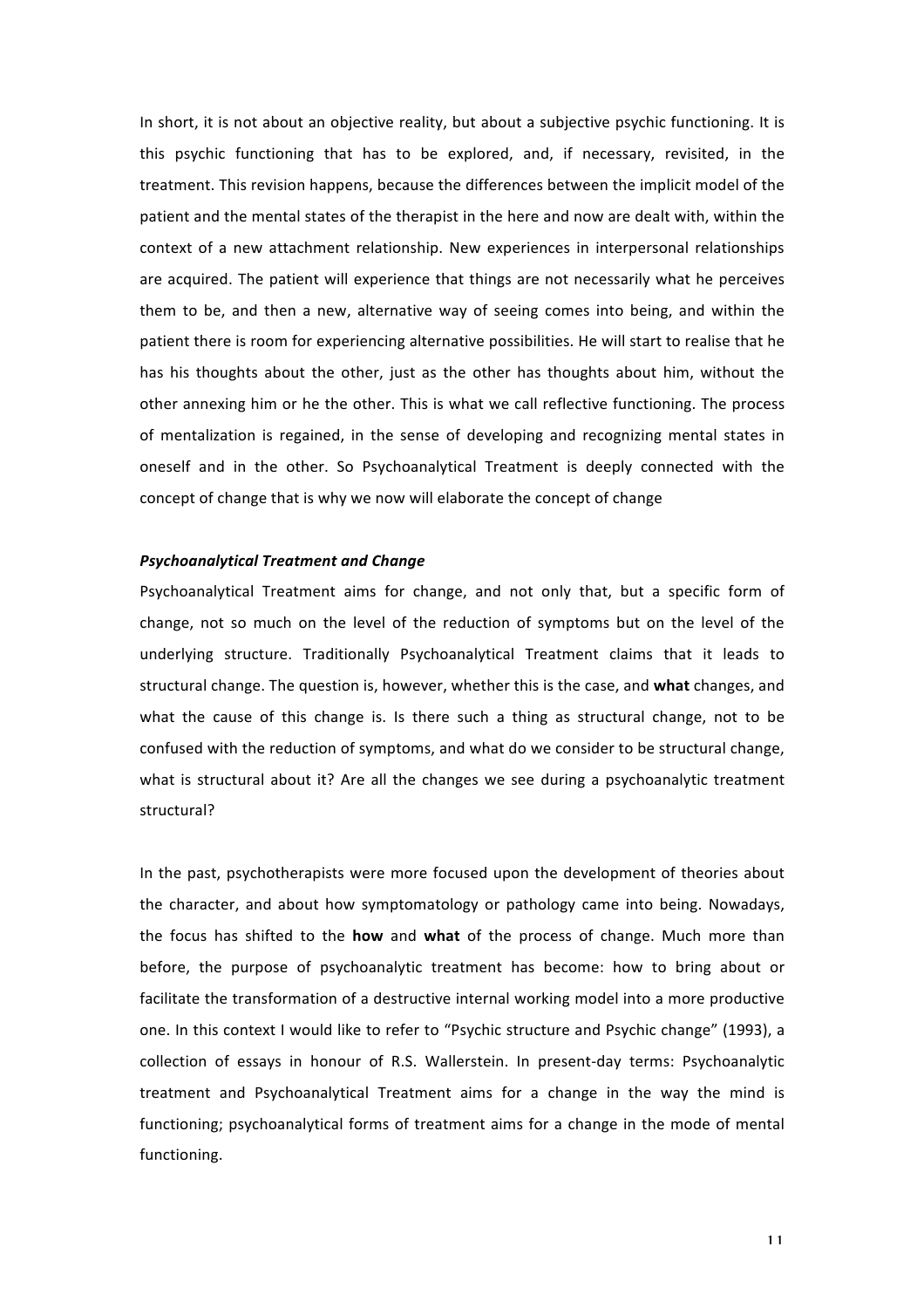#### **Structural Change: from Interpretation to Relationship**

Although the concept of structural change does not occur in any of Freud's writings, he did indeed develop a theory about change. His first theory about change was related to the topographical model: "Where Id was Ego shall be". The return to consciousness of material that had been repressed earlier (wishes and memories) was seen as curative. The second change-theory was related to the structural model in which concepts as Id; Ego and Superego played an important part. Before we go deeper into the concept of structural change, it is important to define what we mean by 'structural'.

• Rapaport (1957) defined structures as 'quasi permanent organisations' and later (Rapaport and Gill 1959) as 'configurations with a slow rate of change'. In Rapaport and Gill's opinion, psychic structures are relatively stable and permanent and, in a way, resistant against change. Those psychic structures are the mental functioning and the way the mind is functioning in a person is relatively permanent and stable even with a borderline personality disorder.

What is meant by structural change depends on what the aim of a psychoanalytic treatment is. When it is assumed that after a successful treatment, the patient is able to have more constructive solutions for his core-conflicts at his disposal there will be a problem. The idea that new solutions will take the **place** of old ones is incorrect, it is much more related to the possibility to make use of alternative solutions.

Anna Freud was of the opinion that in spite of the newly found solutions, the underlying conflicts remained. She, too, was alive to the relative changeability of people. The thought at the time was that these new solutions were arrived at through the beneficial effect of the instrument of interpretation. A crucial question that should be asked here, is whether this new solution now takes the place of the old one, or that the new solution should be seen, as it were, as an alternative 'next' to the old solution. These days, we assume that the latter is the case: they co-exist. In short: how structural is structural change, and what the treatment needs to focus on, in order for change to be structural.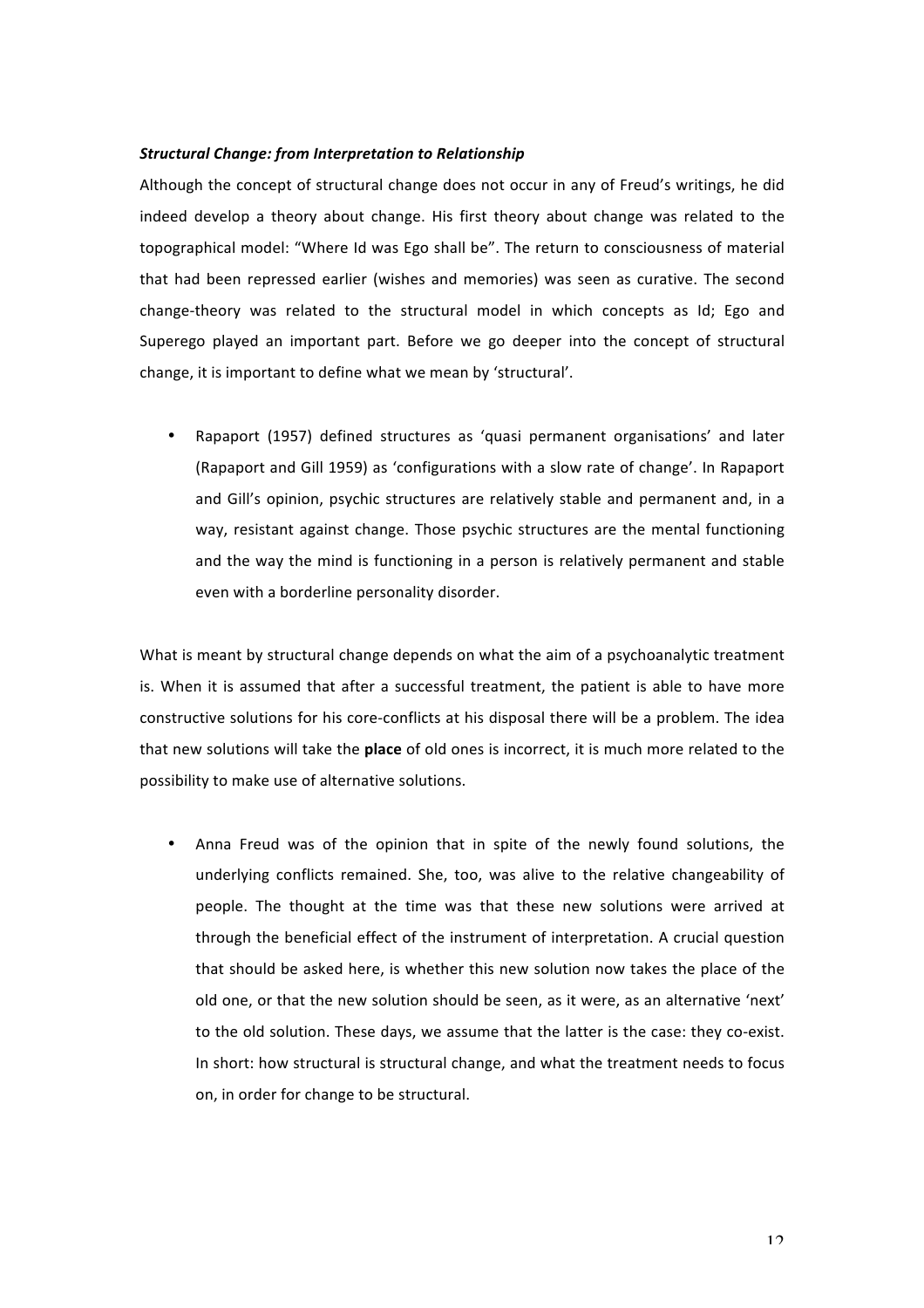• Sandler and Sandler (1993) are of the opinion that structural change occurs during the development, and they see the psychoanalytic process as an intervention in the development, with the aim of creating new structures, and, especially, a new structural organisation. During a successful psychoanalytic process, old structures or solutions are inhibited and new structures or solutions are reinforced. This process of inhibiting and reinforcing is what is called "working through". In other words: the new does not take the place of the old. With the introduction of the 'development metaphor", Sandler and Sandler have placed themselves far from the image of the anonymous and neutral psychotherapist who arranges to be used like a "blank screen". Far away, also, from the thought that the patient projects his fantasies on or in the anonymous therapist who reflects these projections by means of interpretations and thus renders them harmless, after which he returns them to the patient. 

Increasingly, it is about the relationship and about the psychoanalytical working therapists who, through counter-transference, knows himself to be involved in it. The therapist not only needs to make contact with the mental states of the patient, but also with his own, not only must he reflect about what the patient brings in and tries to actualise within the relationship with the therapist, but also about his own perceptions and behaviour. It is up to the therapist to create a climate of safety, acceptance and tolerance so the patient can increasingly identify with the accepting, safe and tolerating aspects of the person of the therapist. It's about creating a safe attachment representation, by mentalizing in the treatment itself; in the here and now, the unsafe attachment representation of the patient. By doing this, the patient has become familiar with a new form of object-relational involvement that is corrective towards the older object-relational dyad. Change within the psychoanalytic process, therefore, does not only occur on the basis of the interpretations of underlying experiences, but just as much as a result of being offering an adequate holding environment. Both relationship and interpretation are important.

Kris (1993) and N. Treurniet (1993) concur with this when they show that the distinction between supportive and expressive is misleading. Interpretation can be very supportive, and the offering of support is an important part of an adequate expressive therapy. It will be obvious that it is not about support in itself, but about functional support. Wallerstein (1986), too, shows in his monumental "Forty-two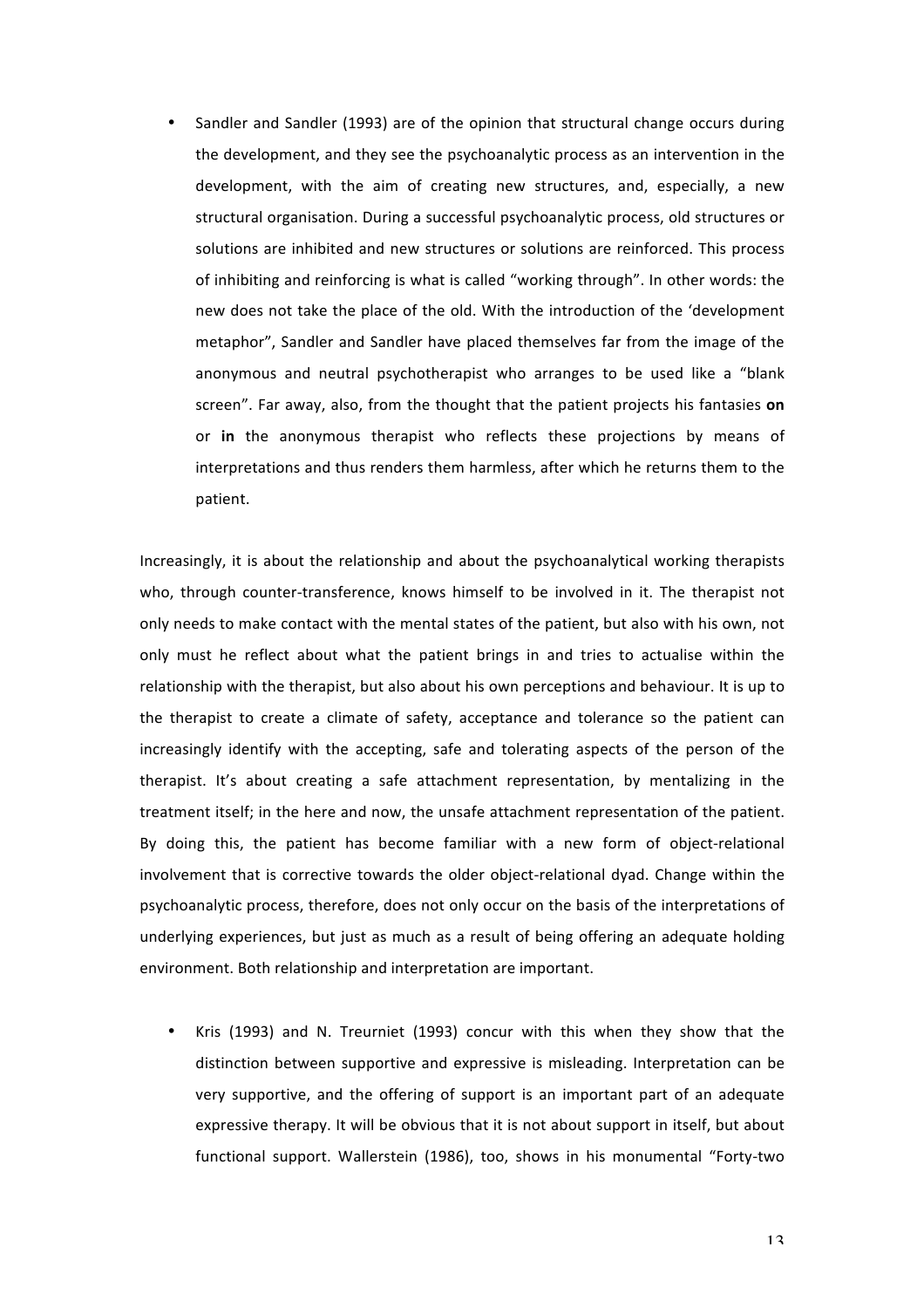lives in Treatment" that supportive treatment can certainly lead to structural changes and that expressive therapy is not the only form of treatment that can claim this. Support is necessary for creating a safe attachment representation which facilitates the development of a representational world; in other words for developing a "mind". Wallerstein found in his research that the more supportive the psychoanalytical treatment was the better the result was. Furthermore, Treurniet (1993) points out the importance of the psychoanalytic setting as a 'containing' one (Winnicott 1965), which he connects to the concept of the 'background-mother' (Modell 1990: the containing transference) and the difference with the 'objectmother' (Modell 1990: the iconic transference).

Rangell (1993), as well, rejects the causal relationship between change and interpretation. In psychoanalytic therapy, it is about more than just interpretation, interpretation is necessary but, in itself, not enough. In other words, no support without insight, and no insight without support. The therapist functions, in the treatment, as a new object which can give the patient a new, hopefully corrective, experience through which his development can be resumed where earlier it had come to a standstill. Rangell (1993) made the statement that a successful psychoanalytic treatment makes the patient become his own therapist. By this, he means that the patient identifies with his therapist and internalises him, so that in the end, he will treat himself the way his therapist treated him. Although actually, it is not so much the therapist who is internalised, but the way he treats the patient.

It is within the affective context of the treatment that a new object-relational dyad is built up and consolidated in the implicit memory; in other words, a new attachment representation is developed, which not so much writes away the old one, but sits next to it, as an alternative. This change, on the basis of introjection of, or identification with, is what can be called a structural change. Talking about change we first see change at the level of the symptoms based on the positive transference later on there will be change on the level of the personality related to the process of internalisation.

#### *Structural Change: Mentalising and Mental Representations*

In the above discussion about structural change, it was mainly about what produces change: either the instrument of interpretation, or the quality of the relationship, or the interaction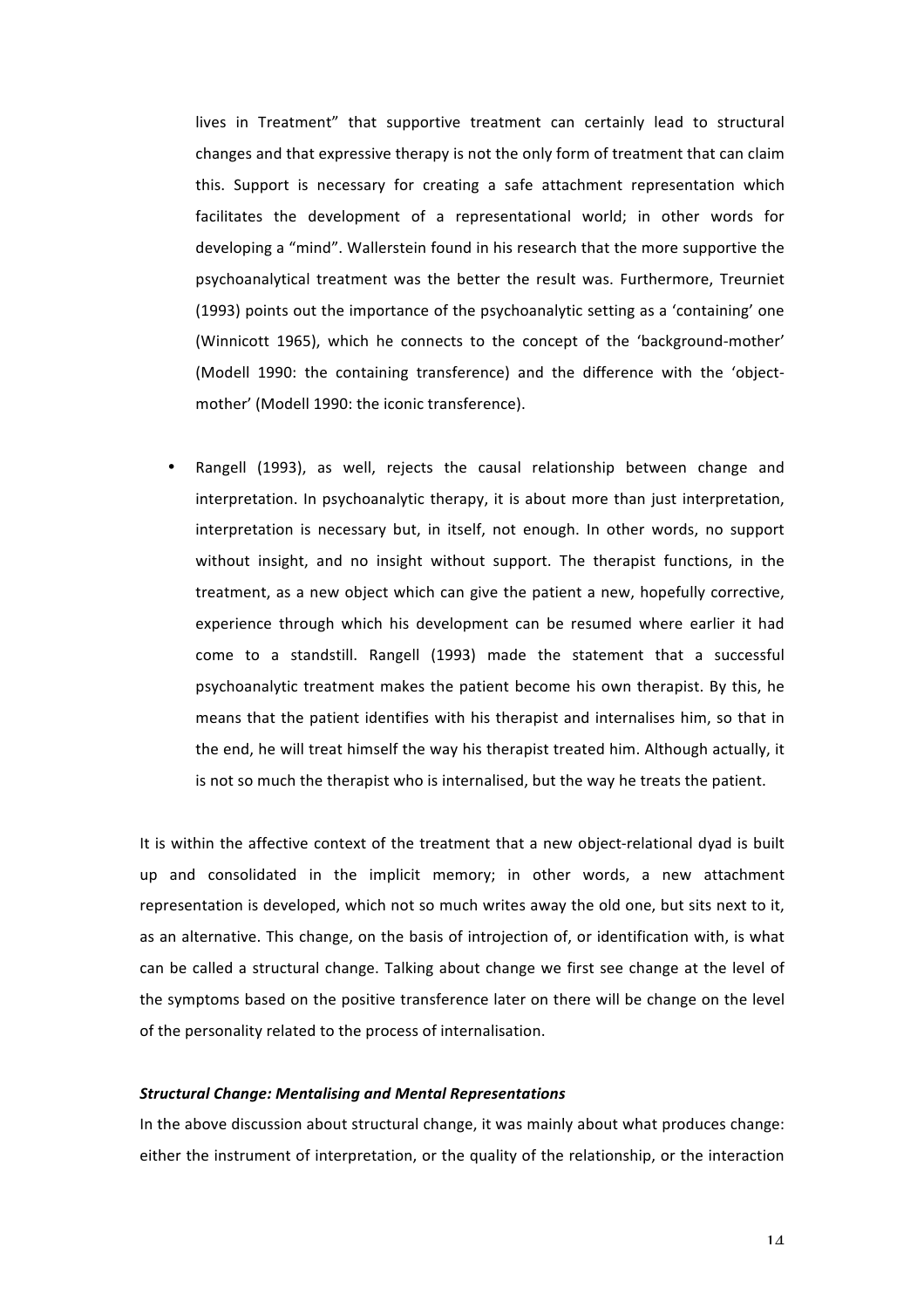between these two. In the latter case, it is about how the interaction between both aspects should be seen. The old controversy between Freud (interpretation)and Ferenczi (relation) is still alive.

Fonagy and Target (1993; 1995; 1996) distinguish between two kinds of pathology, one which is the result of conflicting mental representations and one, which results from dysfunctional mental processing.

People with serious personality pathology, or, in terms of Kernberg, people with structural pathology, inhibit the working and further development of the process on the grounds of which mentalising becomes possible. They are not able to take a third position, which means to reflect about themselves and about others, they cannot adequately use the symbolic functions of language and cannot give meaning to behaviour of themselves or of others. Their ability to think in terms of intentions, opinions and feelings is inhibited. Such people 'know', they do not have 'opinions' (Britton, 1995). To have an opinion means you know that it can also be different, that there is room for alternative possibilities, that pros and cons can be weighed. This is what adequate 'reflective functioning' means, to function, as Fonagy says, in 'reflective mode', where 'equivalent mode' and 'pretend mode' are integrated.

With people who 'know' this 'reflective functioning' has remained behind, they lack the inner space to "play" with words, they function at the level of the 'equivalent mode', what is inside is outside, everything that is thought, exists in the outer world, too.

In other words, it is about the difference between personality pathology in terms of the DSM-IV and neurotic pathology. People with that type of personality pathology are characterised by dysfunctional "mental processing", that is, an inadequate mentalizing ability, their reflective functioning fails, and they are unable to build up inner mental representations of the outer world, others and themselves. Patients with neurotic problems, on the other hand, are able to develop inner representations, but these are conflicting because the patient is unable to integrate contrary object representations. Psychoanalytically spoken this is a different type of personality pathology. The capacity to develop mental representations is present but some aspects are not mentalized, which results in conflicting mental representations. With all this, we have to realise that mental processing itself cannot be perceived directly; it is through the inadequate quality of the mental representations that the failing of the mental process shows itself. This is why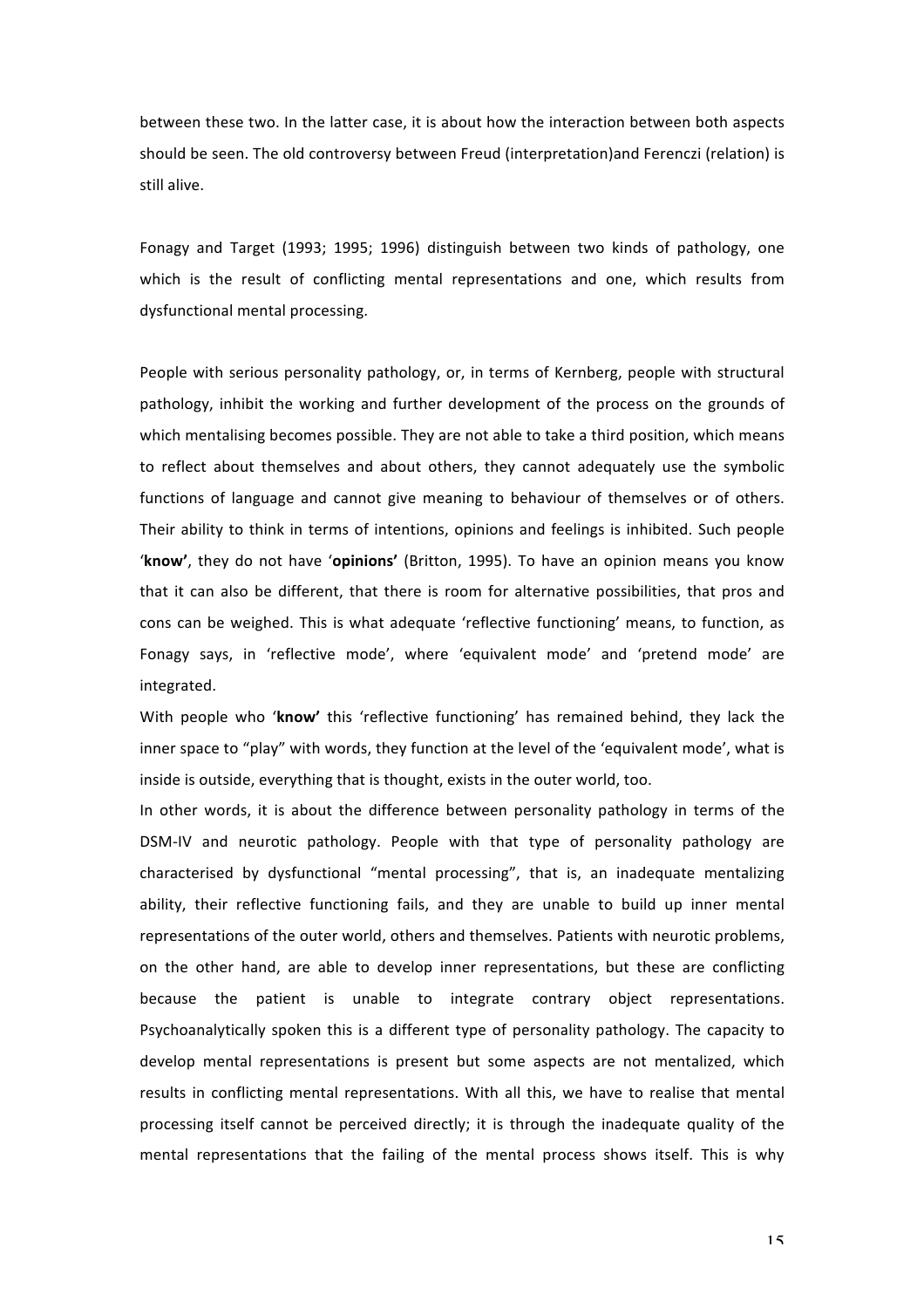Fonagy sees 'change' on several levels. On the one hand, at the level of conflicting mental representations, on the other, at the level of "mental processing". Change at these levels is what can be called structural change.

#### *Structural Change: Memory*

Finally, it is important to return once more to the difference between 'interpretation' and 'relationship'. Earlier, we talked about the fact that inner working models, early objectrelational dyads which are consolidated in the implicit memory, like other skills such as driving a car, playing the piano and, important for us Dutch people, ice skating, are consolidated, and this in a procedural way. The working of the implicit memory is not verbally mediated, it is about characteristic skills and certain characteristic manners. In this implicit memory, it is more about 'behaviour' than about 'memories'. Next to this, there is the explicit memory, in which facts, knowledge and one's own biography are filed. This explicit memory is verbally mediated and can indeed be remembered. However, it is the quality of the context that determines how and what and in what way something is consolidated in the explicit memory. This also goes for remembering. What and how something can be remembered is determined by the actual emotional context. It is the actual context that activates and colours the memory. Remembering demands stimulation and facilitation. In short: it is not about an objective reality, but about subjective psychological functioning. Newly acquired relational skills and ways of interacting with others arrive into the implicit memory by way of the explicit memory. First, you play the piano with your head, later; you play the piano with your hands. When that happens, your hands 'know' how to play, better than your head does. Structural change is born within the implicit memory system, where our characteristic ways of interacting are consolidated. Psychoanalytic treatment is not about rediscovering forgotten memories from the past and removing repression, but about restructuring implicit inner working models in an emotionally safe context. Through this, it is possible for biographical memories to come into consciousness. In other words, to be able to remember is not the **cause** of the change, but the **result** of it as Fonagy says. Therefore, before there can be a question of structural change, there needs to be a relational context, in which the therapist offers himself as a new attachment object. This new attachment object must, contrary to the earlier primary care givers, be safe enough for the patient to attach to again, for him to develop a safe attachment representation. Structural change means a revision of the inner working model, and is mediated by a new safe attachment in the here and now within the treatment. We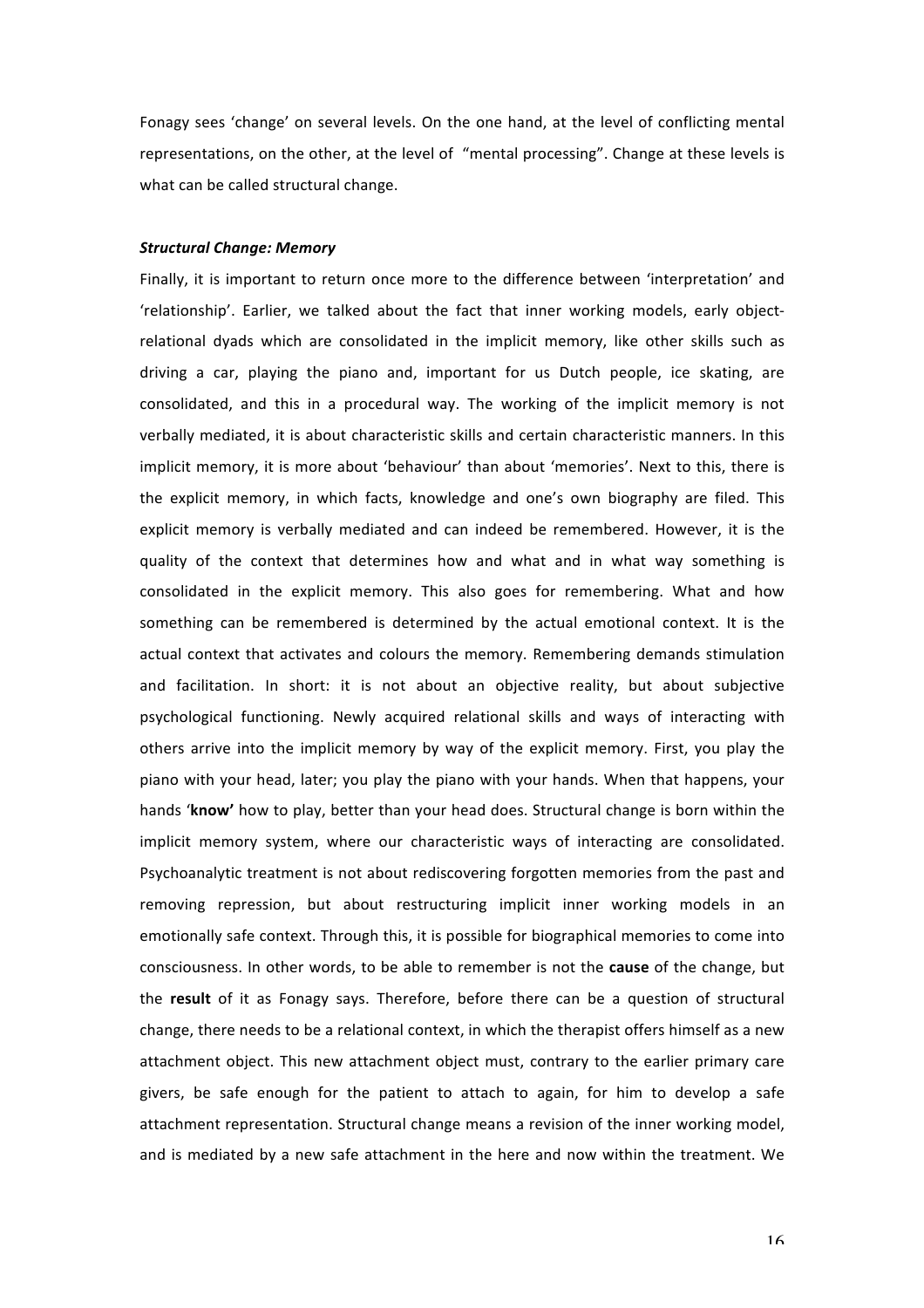should realise that structural change can only be deduced from the reduction of complaints and symptoms, and cannot be perceived directly.

## *Termination and Transference*

Psychoanalytical Treatment aims for change by provoking and after that working through the transference neurosis. Traditionally it is said that Psychoanalytical Treatment will be terminated when the transference neurosis between the therapist and his patient will be worked through, let us examine this issue for a moment.

Both Freud and Ferenczi were intensely focussed on what was going on within the relationship between patient and psychotherapist.

- Freud was focusing more on the transferential aspect of the relation in the Psychoanalytical Treatment while Ferenczi was focussing on the developmental aspect. Both are there at the same time but in neurotic pathology the transferential aspect is in the foreground while in case of structural pathology the developmental aspect is in the foreground.
- Ferenczi aimed at revitalising early experiences, with the help of an active, emphatic, accepting technique. His aim was not primarily the reconstruction of the forgotten childhood, as Freud wanted to do, but to give the patient a lived-through corrective experience in the here and now.

In other words: with Ferenczi, the transference vaporized in the real aspect of the therapeutic relationship. With Freud, on the other hand, at least in his writings, the real relationship vaporized in the transference. The discussion between Freud and Ferenczi was about the importance of the real relationship and the transference; this was how it was then, and, in some ways, it is still like that.

At first, Freud considered transference to be a characteristic way of acting in which early childhood wishes, developed in the relationship with the primary carers, were transferred from the carer-objects to the person of the therapist. The concept of "displacement" was central in this. Freud wrestled, in his writings about techniques, with the question of whether transference was a form of resistance against the process or the re-experience of a crucial inner object relationship. Next to that, he was confronted with the question of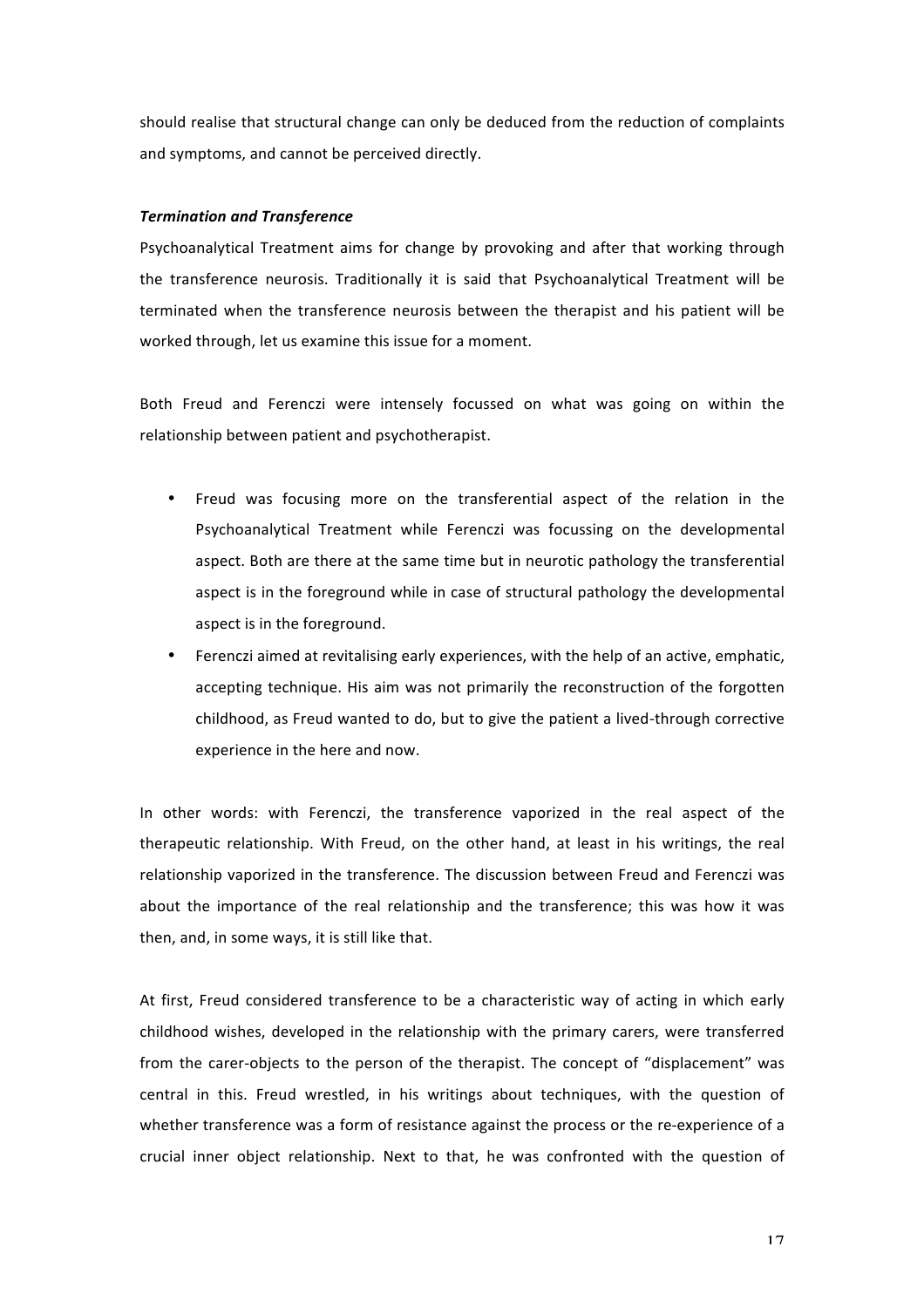whether transference was purely a repetition of what had occurred previously (1915) or whether it was a new shape of old conflicts (1917).

It can be said that transference contains two aspects, namely the aspect of "repetition" and of "reparation". Patients aim to repeat old object relationships in the present, hoping this new version will be different from the old one, in other words, they want both reparation and a corrective experience. In the interactional psychoanalysis, "transference" is considered to be a mutual construction of this specific patient and this specific therapist (Gill 1994; Mitchell 1997;).

From neurosciences we have learned that transference reactions are not merely determined by experiences from the past, they are activated by things that happen in the present. Occurrences from the past have been registered in the implicit or the explicit memory system. These systems are embedded in neural circuits. To remember or to activate these neural circuits demands a memory password and it is the nature and the colour of this password that determines the nature and the colour of the memory. Next to this, these circuits are mutually connected. The actual behaviour of the therapist or actual occurrences in the psychoanalytic process determine the nature and the colour of the transference reactions that happen. Transference always has a plausible basis in the here and now of the analytic situation. In other words: "transference" always occurs within a certain actual context. There is not so much a transference, but many with many affectively coloured faces. A specific occurrence in the present hooks up with various neurologically registered networks through which specific occurrences or aspects of occurrences become connected. Transference manifests itself in the moment that aspects of the psychoanalytic relationship activate networks (which exist in a potential condition of activation) through which conscious and unconscious perceptions, emotions, desires, expectations and behaviours are activated. Such networks can be functional but certainly also dysfunctional, and if the latter is the case, they need exploring and working through. In transference, both the implicit procedural memory and the explicit autobiographic memory, but also affective reactions or implicit resistance mechanisms can be activated. In the psychoanalytic treatment, patients develop, within the relationship with their therapist, new behaviours which will eventually be absorbed in new associative neural networks, which can be activated both within the treatment setting and without it. In other words: in the psychoanalytic treatment, slowly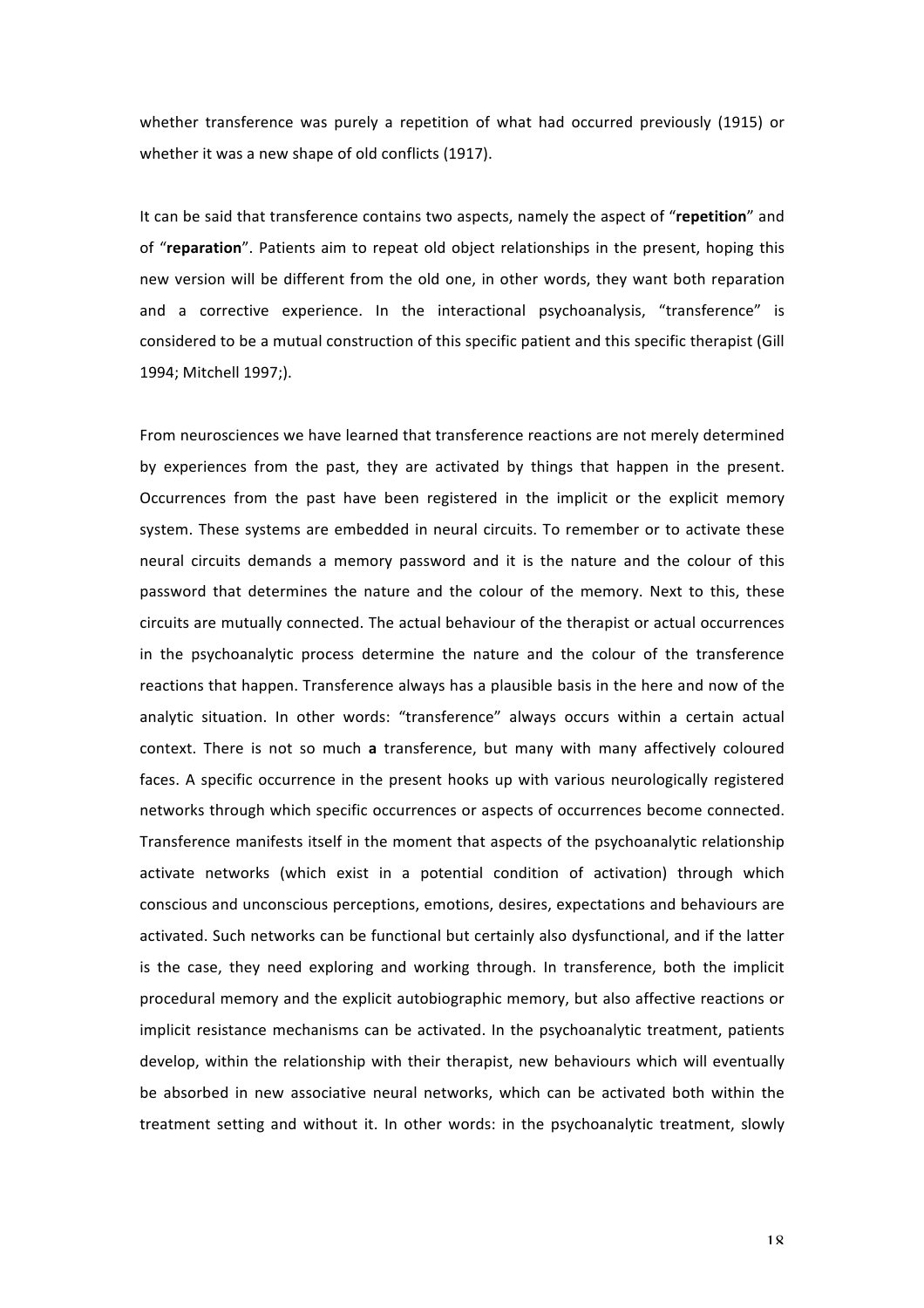new object relational patterns are being developed and internalized, which will finally be registered in implicit networks.

Everything that is connected with the psychoanalytic setting activates specific memories or experiences of the patient. Because memories are registered in associative networks which do or do not activate each other, one memory recalls another. It is the actuality of the psychoanalytic relationship which makes the patient remember, consciously and unconsciously, earlier implicitly or explicitly registered experiences. The psychoanalytic treatment does not end with working through transference (Westen and Gabbard 2001) Psychoanalytic treatments are about the actuality of the treatment relationship in which present and previous experiences are integrated within less dysfunctional behaviour patterns.

## **Otto: Follow-up**

In a follow-up interview, a couple of years after termination of the analysis, Otto says that he came in for treatment with as his main complaint "an overpowering feeling of threat, fear, inferiority and a sort of general feeling of extreme unease. It *was all very vague and not very concrete, not any of it really had a face"***. Now,** years after the analysis, he knows the same feelings but, he says: "I gave them *different words, they are less vague, they mainly have to do with my father and my* dead sister, it has all become more real and controllable". This also goes for the relationship with his partner (the same one he had when he finished the analysis), the fear of intimacy is still there, but a lot less, they can handle it better, together, and this also goes for his need for distance. In his job, too, he is doing well, and he is able to enjoy it very much. The inner chaos has disappeared, his anxieties have, as he says, "been given a face". With this, Otto means that fears have been connected to inner mental images, and there is an inner world through which he no longer 'is' his anxieties. Or, in other words, the panic has disappeared and he no longer is afraid but he **has** scared feelings. About his therapist, Otto says that during the treatment, he was afraid to fantasize about him, that has only started when, some time ago, he heard that his therapist had gotten a new job, from that time he could give him 'space of his own'. When talking about how he perceived his therapist he says "distant but not cold, rather: involved, that feeling that he was involved was *really important to me, just like the feeling that he was enjoying the analysis, the puzzling and the looking for what things meant, I, too, got that more and more,*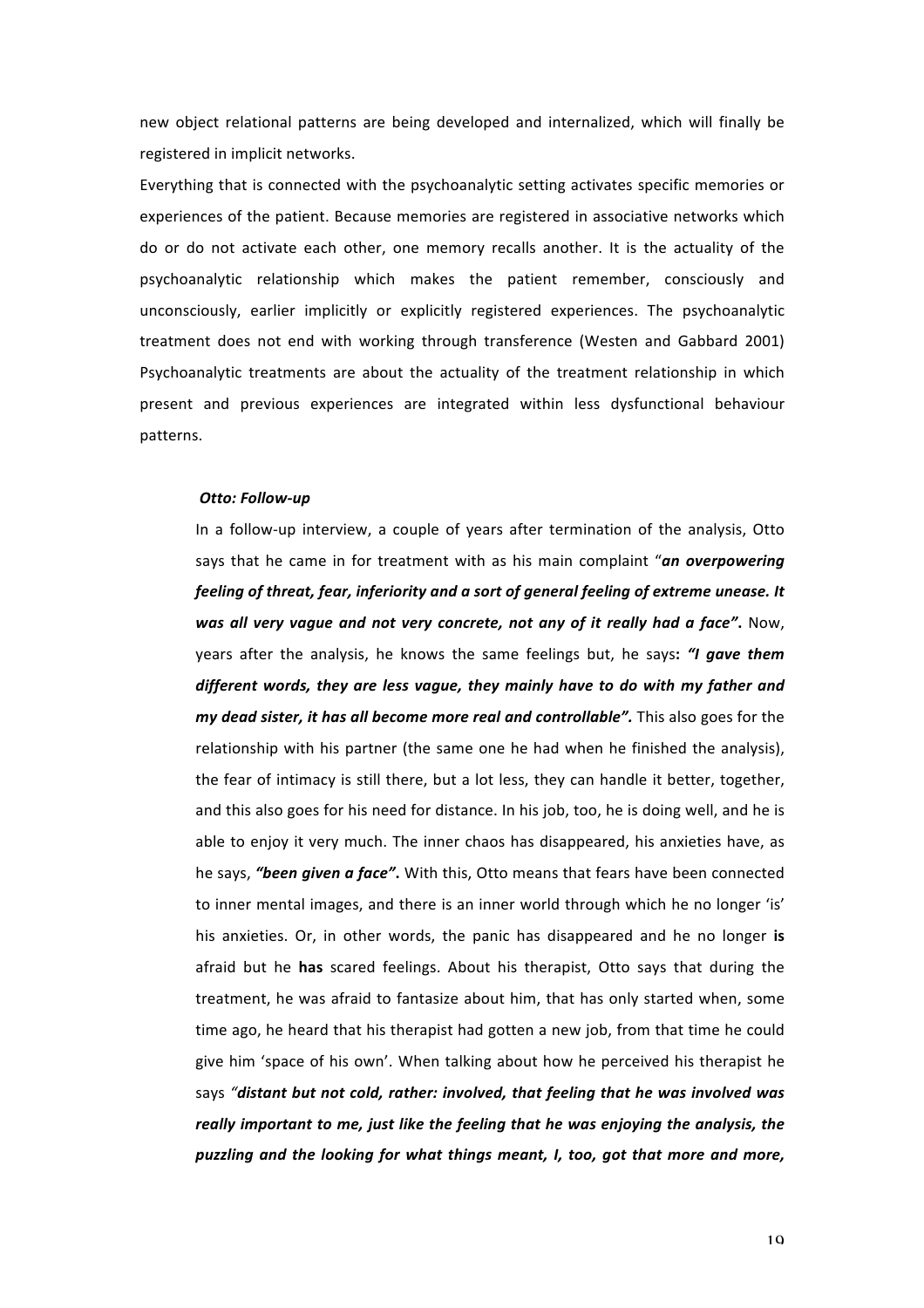which gave a sense of like-mindedness, especially when the therapy when through *a* difficult phase". As a result of the treatment, Otto started to look at his life in a different way: "first it was all very diffuse, I started to realize how much I had *missed, which made me sad. There were images about my childhood, for example, but they did not impress me as meaningful. It was like a book of which the pages had fallen out, but in the analysis, we put them back the right way, and then it turned* out that I didn't understand the grammar, and only when I started to, *things acquired significance. Actually, I used to be terribly frightened; now, no matter* what, I realize what it is about, it was the starting-point of a development, of looking for what was behind things, I found out that something was wrong".

Otto was, thanks to the therapy, able to build up an inner mental space through which his life acquired a face, mental representations were developed because, within the treatment, the therapist focused on un-mentalized aspects in Otto's inner world, through which reflective functioning became possible and his identity grew, and he is now able to plan and organize his life adequately. Next to this, he is able to, better than before, feel emotions without being them, and he doesn't need to communicate through acting. He is better able to separate himself from the people around him and he can live with a relationship and no longer has to break it up because of panic when there is a conflict.

## **C. Conclusion**

- Terminating psychoanalytical treatment is related to attachment, separation, internalisation, mentalization and structural change. It is about being able to have a relation with someone who is not actually there. It is about making use of the object and letting making use of. It is about leaving without getting lost.
- Structural change is about change in mental processing, about solving conflicts between mental representations, is about the revision of implicit working models and is facilitated by a change to a more safe attachment representation.
- In Psychoanalytical Treatment the therapist offers him/herself as a new primary object which is safer than the old one. By this he/she is creating a situation by which the internal working model will be provoked and could be changed as happened with Otto.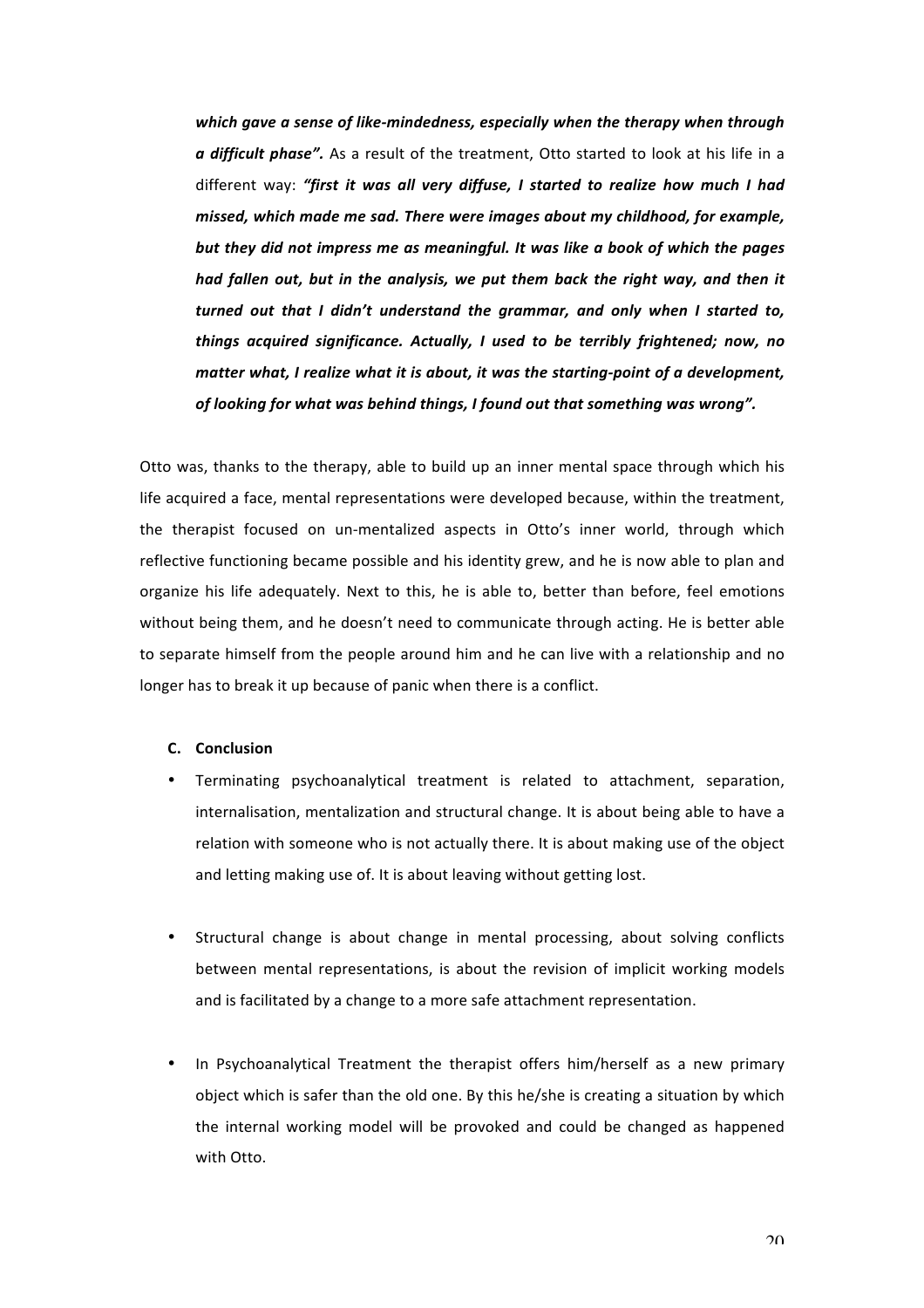- Terminating psychoanalytical treatment is related to mentalization and by that to structural change. It is about creating alternative ways of perceiving.
- When the patient is able to handle him/herself in the same way his/her therapist is handling him/her the end is there. The idea of working through the transferential neurosis is no longer a realistic issue regarding new views about transference.
- Termination in psychoanalytic treatment asks for identification, Internalization and after that for separation and mourning

It's all about building up new relational patterns and storing them in a procedural way in the implicit memory system. It is about attachment and separation, about internalisation and identification, about relation and interpretation.

Good bye and thank you for everything.

## **Literature**

Bion, W.R. (1962). *Learning from experience*. London: William Heinemann.

Blatt, S.J. (2008). Polarities of Experience. Relatedness and Self-definition in Personality Development, Psychopathology and the Therapeutic Process. Washington: American Psychological Association

Bleger,J.(1967/2013). *Symbiosis and Ambiguity, a psychoanalytic study*. New York: Routledge

Britton, R. (1995). Psychic reality and unconscious belief. *International Journal of Psychoanalytical Treatment,* **76**: 19 -23.

Fonagy, P. et al. (1993). The roles of mental representations and mental processes in therapeutic action. *Psychoanalytic Study of the Child*, 47, 9-48.

Fonagy, P., Gergely, G., Jurist, E.L. & Target, M. (2002). Affect regulation, Mentalization, and the development of the Self. New York: Other Press.

Fonagy, P.(1995). Playing with reality: the development of psychic reality and its malfunction in borderline patients. *International Journal of Psychoanalytical Treatment*, **76**:39–44.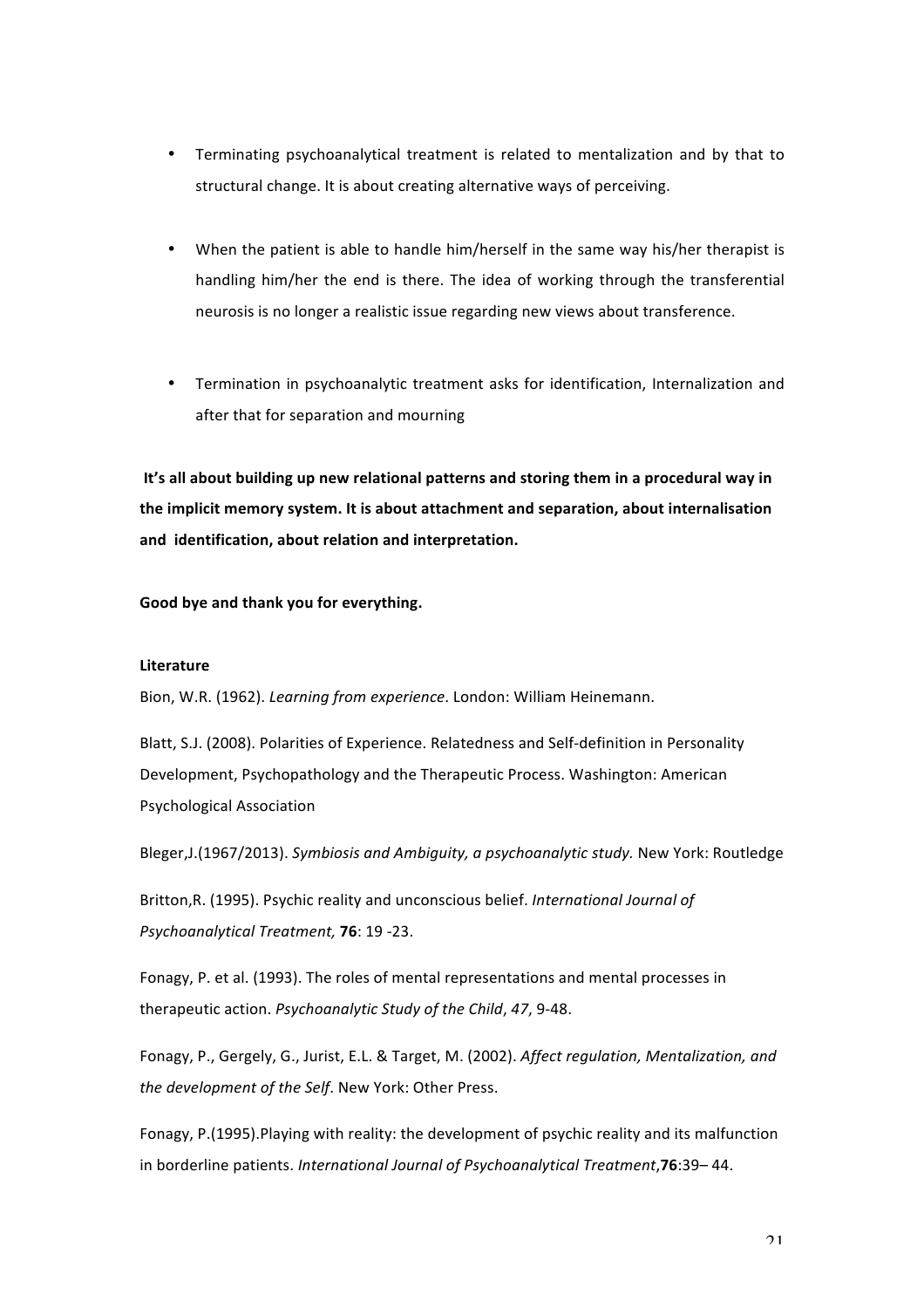Fonagy, P. et al. (1993). The roles of mental representations and mental processes in therapeutic action. *The Psychoanalytic Study of the Child*, **48**: 9 - 48.

Fonagy, P. and Target, M.(1996). Playing with reality: 1 theory of mind and the development of psychic reality. *International Journal of Psychoanalytical Treatment*, **77**:217–233.

Fonagy, P. (1999) The process of change and the Change of processes: What can change in a "good" analysis. Keynote address to the spring meeting of division 39 of the American Psychological Association, New York 16th April 1999.

Freud, S. (1913) *Totem and Taboo* In J.Strachey (ed), The Standard Edition (S.E.) of the Complete Psychological Works of Sigmund Freud (Vol. 13). London Hogarth Press.

Freud, S. (1915). Mourning and Melancholia. S.E. 14Freud, S. (1915). Observations on *transference love.* S.E. 12

Freud, S. (1917). *Introductory lectures on Psycho-Analysis.* S.E. 12Freud, S.(1921). *Group psychology and the analysis oft he Ego*. S.E.18 

Freud,S. (1930). *Civilization and its discontents*. S.E. 21.

Freud, S. (1933). *New introductory lectures on Psychoanalytical Treatment* S.E. 22

Freud, S. (1937) Psychoanalytical Treatment: terminable and unterminable S.E. 23

Gill, M.M. (1994). *Psychoanalytical Treatment in Transition.* Hillsdale NJ: The Analytic Press.

Horowitz, M.J. et all.(1993) Psychic Structure and Psychic Change, International University Press, Madison, Connecticut.

Klein, M. (1946), Notes on some Schizoid Mechanisms. In the writings of Melanie Klein, vol. 3: *Envy and Gratitude and other works 1946-1963.* New York: Free Press

Kris. A.O. (1993) Support and Psychic Structural Change in: Horowitz, M.J. et all. Psychic *Structure and Psychic Change*, International University Press, Madison, Connecticut. .

Mitchell, S.A. (1997). *Influence and autonomy in Psychoanalytical Treatment.* Hillsdale N.J.: The Analytic Press.

Modell, A.M. (1990). Other times other realities. Towards a theory of Psychoanalytic *Treatment,* Cambridge: Harvard University Press

Rangell, L. (1993) The Psychoanalytic Theory of Change. In: Horowitz, M.J. et all. *Psychic Structure and Psychic Change, International University Press, Madison, Connecticut.*